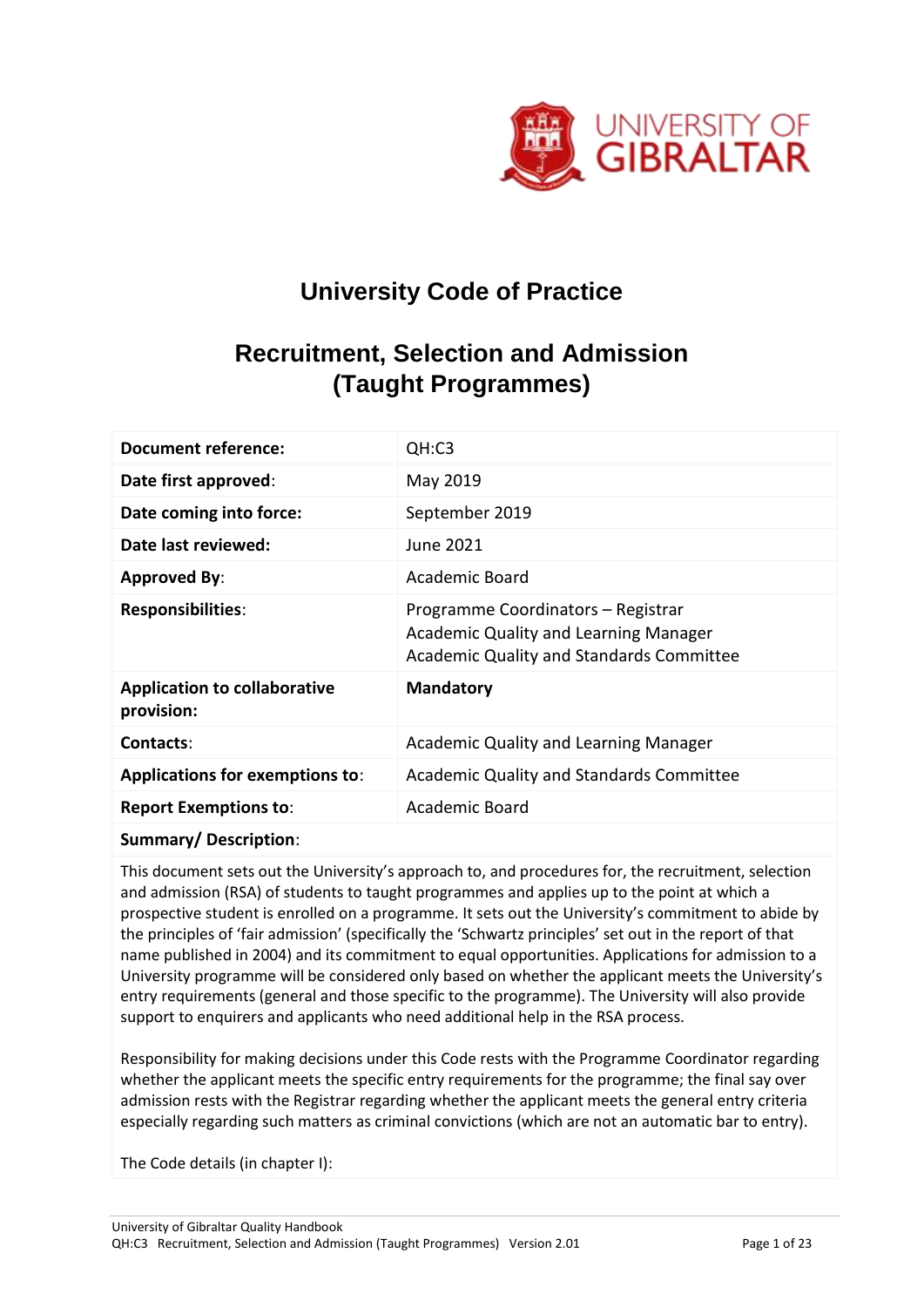

- information which potential applicants need to know before applying
- the general entry requirements (specific entry requirements will be published in each programme specification)
- the process of application and selection (including the sources of evidence used for making selection decisions, and the outcomes of the decision).

The University will provide feedback **to** unsuccessful applicants ensuring that they are provided with clear reasons for the decision enabling them to understand why it was not accepted and any steps they could take to prepare better for a future application, should they wish to do so.

Chapter II of the Code sets out the University's approach to obtaining feedback **from** applicants (successful and unsuccessful) as a means of helping the University to continuously improve its procedures and their implementation. Applicants also have a right of appeal and/or complaint, adopting a similar approach to the rights of enrolled students. Appeals and complaints are the responsibility of the Academic Quality and Learning Manager to ensure that they are addressed by an officer who has not been involved in the application and the matters in dispute.

Chapter II also provides that if an applicant remains dissatisfied with the outcome of their appeal or complaint they have the right to take the matter to the Gibraltar Public Services Ombudsman. The communication informing them of the outcome of the VC's review must include agreed text advising them of that right and directing them to further information about how to progress the matter.

This Code references two related documents which are central to the admission of students:

- Student Contract Terms and Conditions (QH:E2)
- Code on Student Protection (QH:E3).

The admission of students to research degrees is addressed in the Academic Regulations: Research Degrees (QH:D1) – chapter II.

#### **Further Guidance**

See the Introduction to the Quality Handbook (QH:A1) for further guidance and explanations of:

- **•** how the Handbook is designed to work and what it covers and does not cover
- **•** how it is structured
- the 'external reference points' and established practice which have informed each of the Codes
- key concepts and themes
- **some suggestions for further reading**
- a quick guide to each Code, including definitions and things to watch out for.

This university Code has been written in accordance with the approach approved by the University to enhance clarity involving the following terminology: must = mandatory should = advisable may = desirable. Where these terms are used they are emphasised in bold.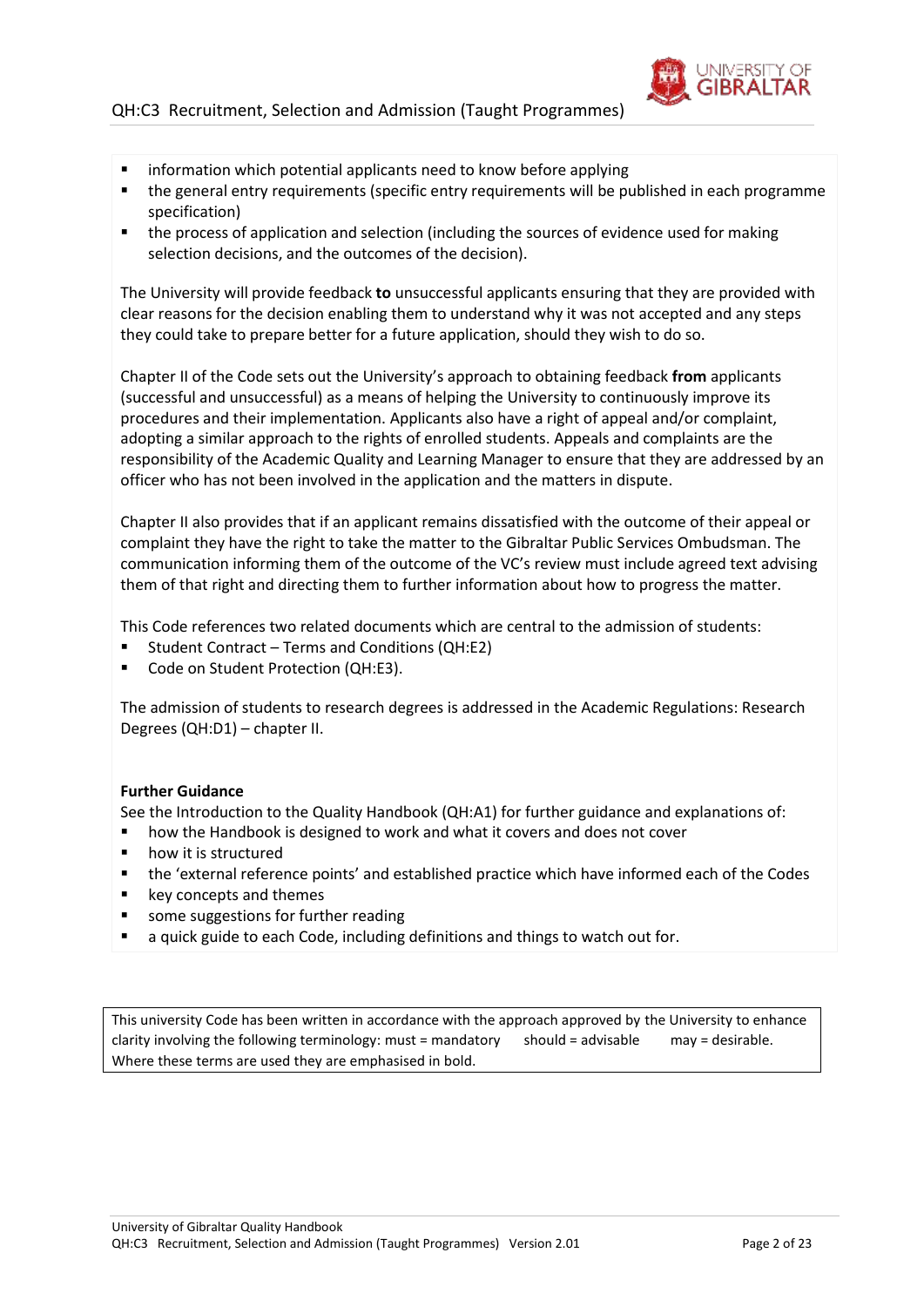

# <span id="page-2-0"></span>TABLE OF CONTENTS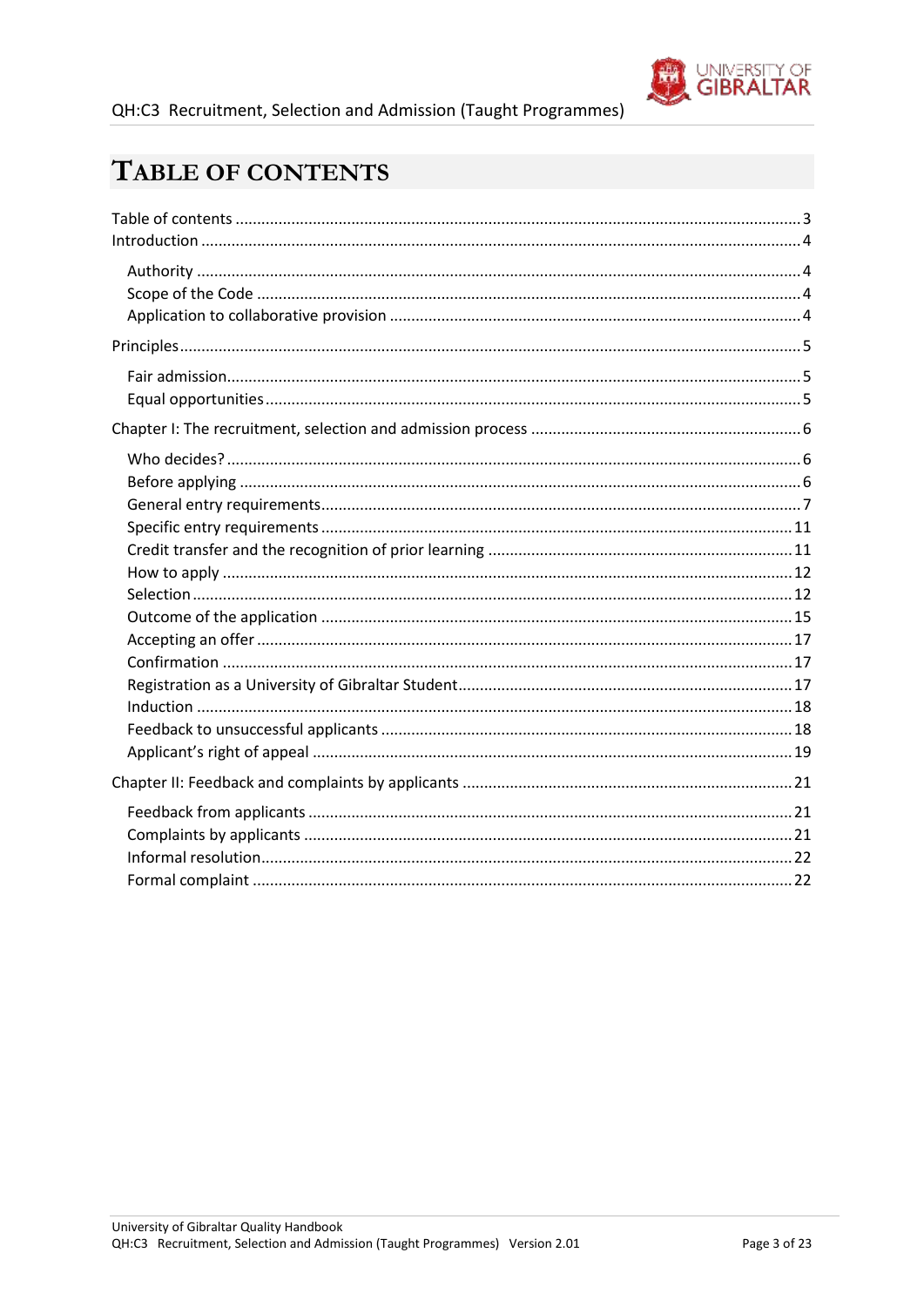

## <span id="page-3-0"></span>**INTRODUCTION**

## <span id="page-3-1"></span>**Authority**

1 The Academic Quality and Standards Committee is the final arbiter of the application and interpretation of this code of practice.

## <span id="page-3-2"></span>**Scope of the Code**

- <span id="page-3-4"></span>2 This Code applies to programmes classified by Academic Board as taught and which lead to the award of the University's higher education qualifications (as set out in the Academic Regulations: Taught Programmes (QH:C1)).
- 3 This Code covers the following range of activities:
	- (a) those activities targeted at individuals who are actively considering applying to the University to study a programme leading to a higher education qualification – termed 'prospective students' - and which are designed to help them make informed decisions about whether they wish to apply for a programme and, if so, which programme
	- (b) the process of making an application for a programme
	- (c) the process through which applications will be considered, and the University's communication with successful and unsuccessful applicants
	- (d) the information and guidance provided to applicants from the point at which they accept an offer to the point at which they formally enrol at the University and commence their programme.
- 4 This Code includes appeals and complaints by applicants in respect of the decision regarding their admission, and addresses decisions relating to the recognition of prior learning where that learning is sought to be used to meet, or partially meet, the University's entry requirements for a specific programme. The recognition of prior learning over and above meeting the entry requirements is addressed in the Code on Credit Transfer and the Recognition of Prior Learning (QH:C4).
- 5 Arrangements applying to students following enrolment are set out in other University Codes and principally the Academic Regulations: Taught Programmes (QH:C1)*.*
- 6 The procedures in this Code do not apply to students wishing to transfer from one University programme to another or wishing to change mode of study (for example from full- to parttime).

## <span id="page-3-3"></span>**Application to collaborative provision**

7 Unless specified by the Academic Board, this Code applies to all provision referred to in paragraph [2](#page-3-4) whether that provision is delivered by the University or another approved provider in accordance with a formal legal agreement.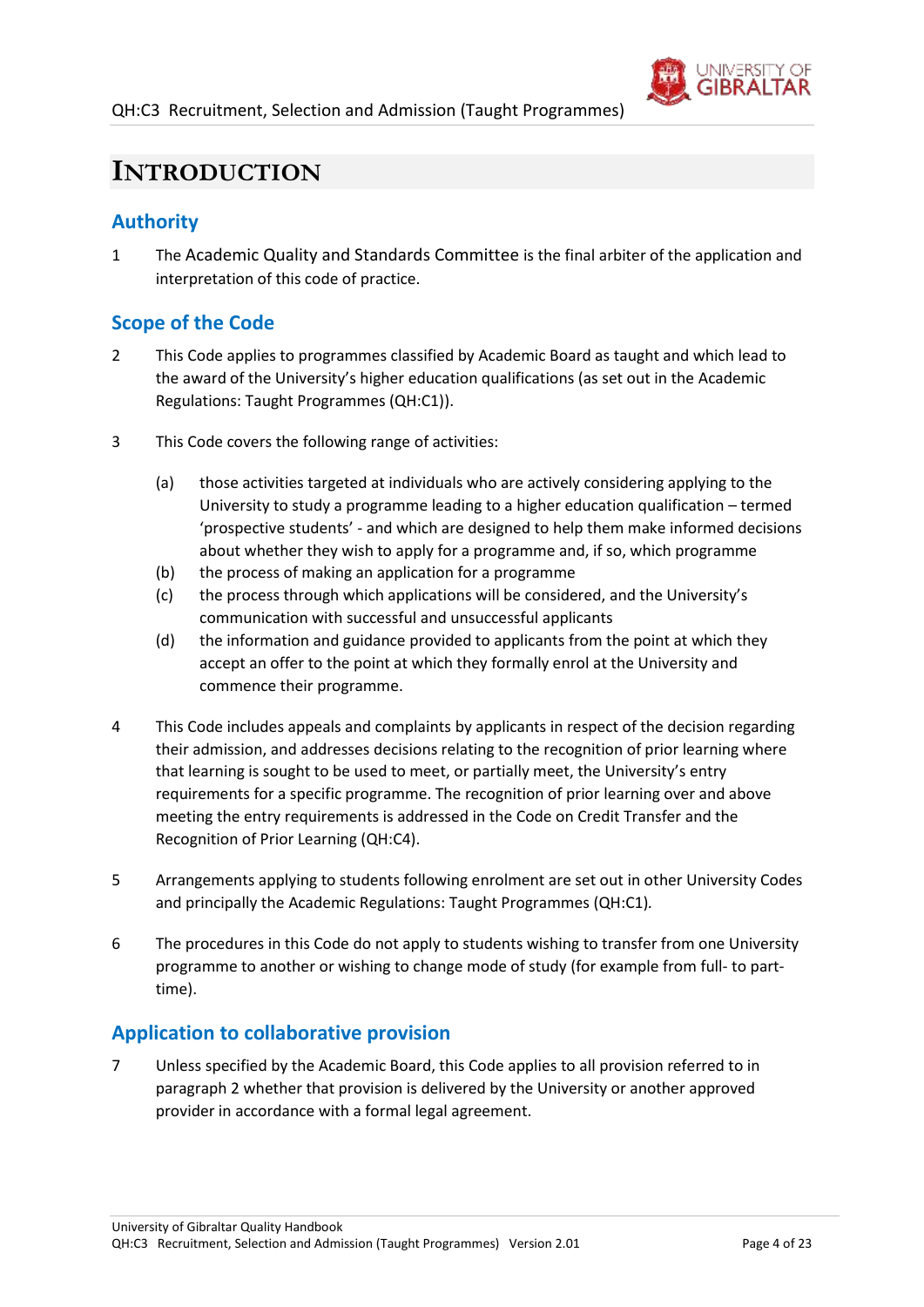

## <span id="page-4-0"></span>**PRINCIPLES**

## <span id="page-4-1"></span>**Fair admission**

- 8 The University is committed to the highest standards of fairness and integrity in conducting all activities relating to Recruitment, Selection and Admission. Specifically this commitment involves abiding by the 'Principles of Fair Admission' set out in the report known as the Schwartz Report - *Fair Admissions to Higher Education: Recommendations for Good Practice* (2004) – and fully endorsed in the UK Quality Code (2014) chapter B2. These principles, which are now known as the Schwartz principles state that a fair admissions system should:
	- (a) be transparent
	- (b) enable higher education providers to select students who are able to complete the programme as judged by their achievements and their potential
	- (c) strive to use assessment methods that are reliable and valid
	- (d) seek to minimise barriers for prospective students
	- (e) be professional in every respect and underpinned by appropriate organisational structures and processes.

## <span id="page-4-2"></span>**Equal opportunities**

- 9 The University's commitment set out above, includes a commitment to promoting and ensuring equal opportunity. In respect of Recruitment, Selection and Admission, this means that the University will make every effort to ensure that there is no direct or indirect discrimination, harassment or victimisation against enquirers or applicants relating to the following characteristics: age, disability, gender reassignment, pregnancy and maternity, race (ethnic or national origin, colour or nationality), religion or belief (including non-belief), sex, and sexual orientation. In determining the selection of applicants, and in advising potential applicants, the only consideration **must** be whether the individual meets, or is likely to meet, the general entry requirements and the requirements of the specific programme.
- 10 The following sections set out the criteria which the University will take into account and the processes through which it seeks to ensure equality of opportunity and the principles of fairness set out above.

#### **Reasonable adjustments**

11 Enquirers and applicants requiring individual assistance in obtaining information to help them make an informed decision about applying for a programme, and requiring assistance in making an application (including – where applicable – visiting the University, attending for interview) are encouraged to contact the University a[t seo@unigib.edu.gi](mailto:seo@unigib.edu.gi) indicating their needs.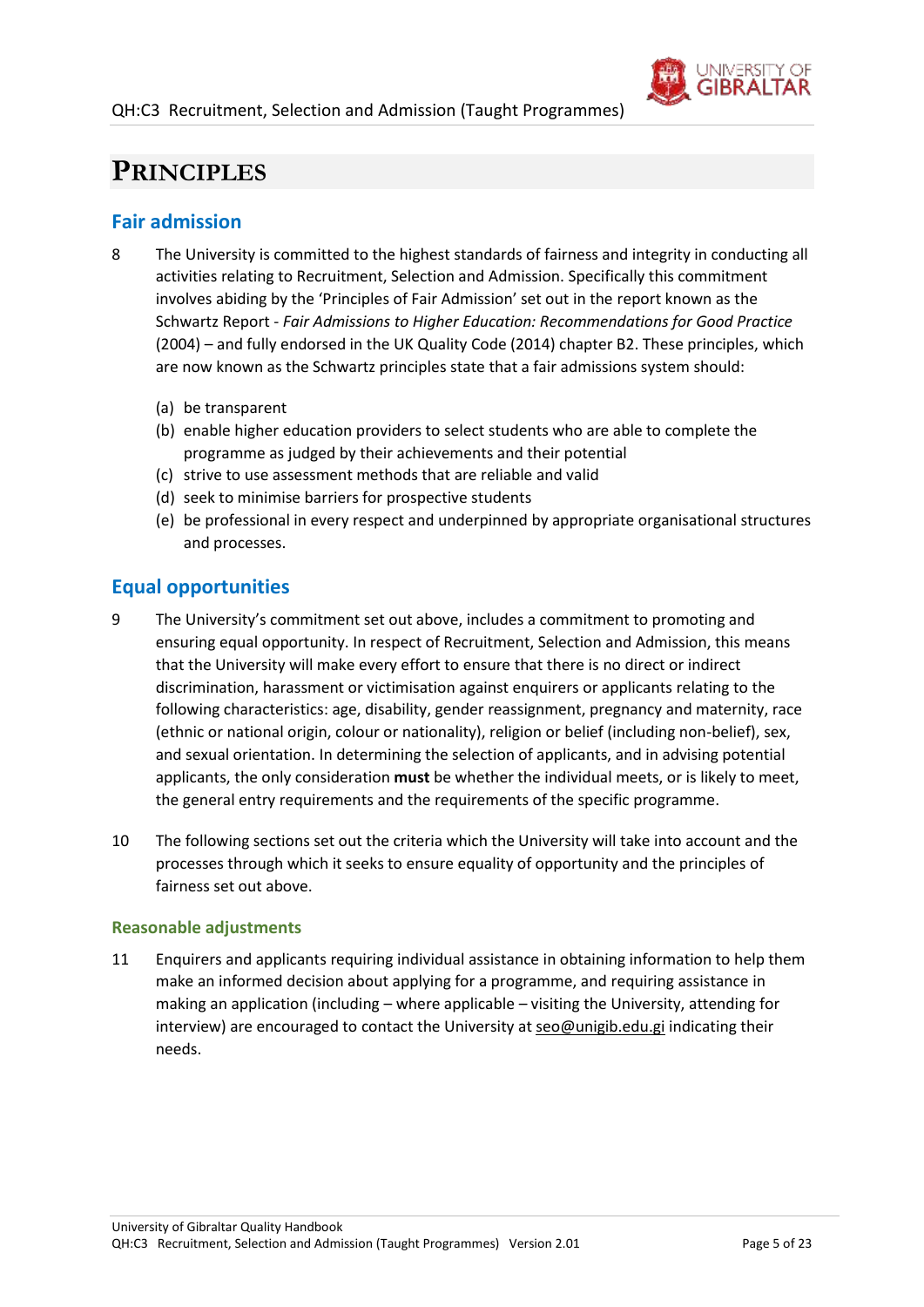

# <span id="page-5-0"></span>**CHAPTER I: THE RECRUITMENT, SELECTION AND ADMISSION PROCESS**

## <span id="page-5-1"></span>**Who decides?**

- 12 Responsibility for the Recruitment, Selection and Admission process rests with the Registrar, who reports to the Vice-Chancellor and Academic Board. The Registrar may delegate these  $responsibilities<sup>1</sup>.$
- 13 Decisions about selection whether to make an offer to an applicant for a place on a University programme – are made by the Programme Coordinator subject to final oversight by the Registrar. The Programme Coordinator is responsible for determining the suitability of the applicant for the programme in terms of their academic ability and likely commitment to the programme, and therefore their potential to succeed on the programme. The Programme Coordinator may delegate these responsibilities<sup>1</sup>. The Registrar is responsible for ensuring that the general entry requirements are satisfied and that any specific issues have been addressed which would mean either that the applicant should not be offered a place, or that specific arrangements need to be put in place to safeguard the interests of the applicant and/or others. Examples (set out more fully in the following sections) include applicants who will be under 18 at the time of starting a programme and applicants with criminal convictions. The Registrar therefore has the final say on the decision whether to make an offer.

## <span id="page-5-2"></span>**Before applying**

1

#### **Deadlines for applying**

14 The University publishes the deadlines for applying for each programme on its website. In exceptional circumstances an application for a programme may be accepted once the deadline for that programme has passed. The final authority on whether a late application will be accepted rests with the Registrar; but in any event a late applicant will not be accepted after missing an assessment or other non-recoverable component of the programme, nor after more than two weeks after the commencement of the programme. A late applicant will be provided with advice about the possibility of applying for a future intake of the programme.

#### **Applications for new programmes**

15 A new programme may be advertised before it has received final approval (under the Code on Programme Approval (QH:C2)) provided that all advertising makes explicit that the programme has not received final approval and may therefore either not be approved or be subject to amendments.

<sup>&</sup>lt;sup>1</sup> Where responsibility is delegated, a record must be kept of the responsibility delegated and to whom, the delegate must sign off business conducted on behalf of the responsible officer, and a summary of the foregoing reported to the QEC.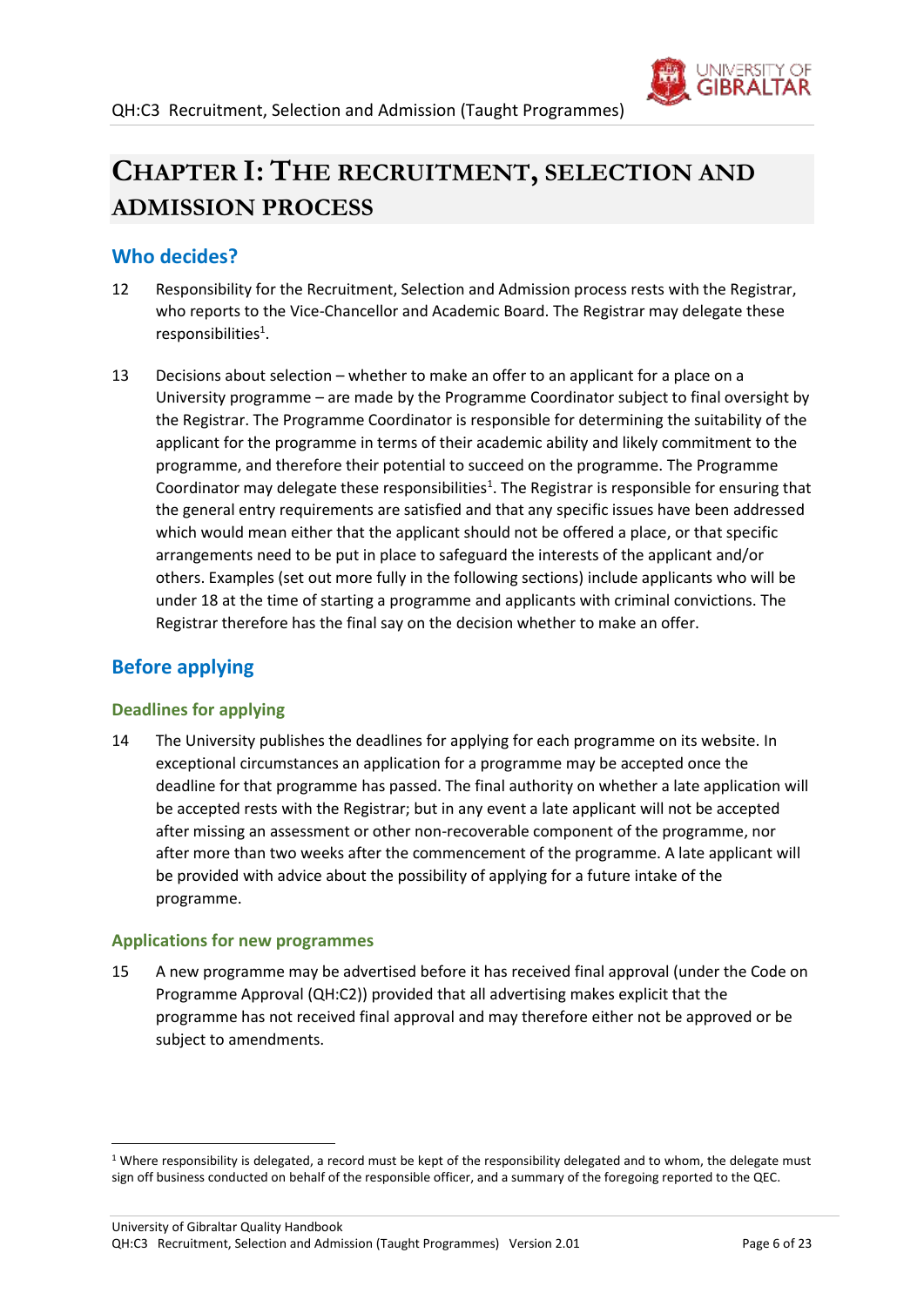

16 Applications for a new programme **must** not be considered (and therefore no offers made) until the programme has received final approval (including the fulfilment of any conditions).

#### **Number of places available**

- 17 The University places a limit on the number of places available for each programme (which may vary between intakes). The limit is designed to ensure that students are appropriate for the type of learning experience which the University aims to offer, that the learning and teaching resources (including staff) are sufficient, and may also reflect external constraints, such as where the programme is externally funded or regulated. The University also works to a target for the total student population.
- 18 Only where the number of applications exceeds the number of places available will the University resort to any form of ranking of applicants to select the best-qualified applicants. In all cases applications are given serious consideration against the published entry requirements. There are no quotas reserved for students from any particular background.
- 19 Where possible or relevant, the limit for the intake of each programme is published on the University's website.

#### **Application and other fees**

- 20 Where the University charges a fee for making an application that fee will be published on the University website and in any information relating to applying for the programme.
- 21 Tuition fees for each programme are subject to approval by the Board of Governors. Information relating to each programme will make explicit to potential applicants the tuition fees, and any additional fees or costs involved in undertaking the programme (such as for placements, field trips, or equipment which students are required to purchase before or during the programme). See further Student Contract – Terms and Conditions (QH:E2).

## <span id="page-6-0"></span>**General entry requirements**

- 22 To be admitted to a programme leading to the award of a higher education qualification an applicant must satisfy:
	- (a) the University's requirements for admission to the University, and
	- (b) such entry requirements as are specified for the particular programme.
- 23 The following paragraphs set out those general entry requirements. The specific entry requirements for each programme are published in the programme specification on the website along with the details of the programme.

#### **Re-admission of former students**

24 Former students/graduates are encouraged to apply to upgrade an existing qualification, for example applying for a master's degree having completed a Bachelor's, or applying for a PhD having completed a master's. However, former students and graduates of the University and of other universities may not apply for a programme in the same or a closely related subject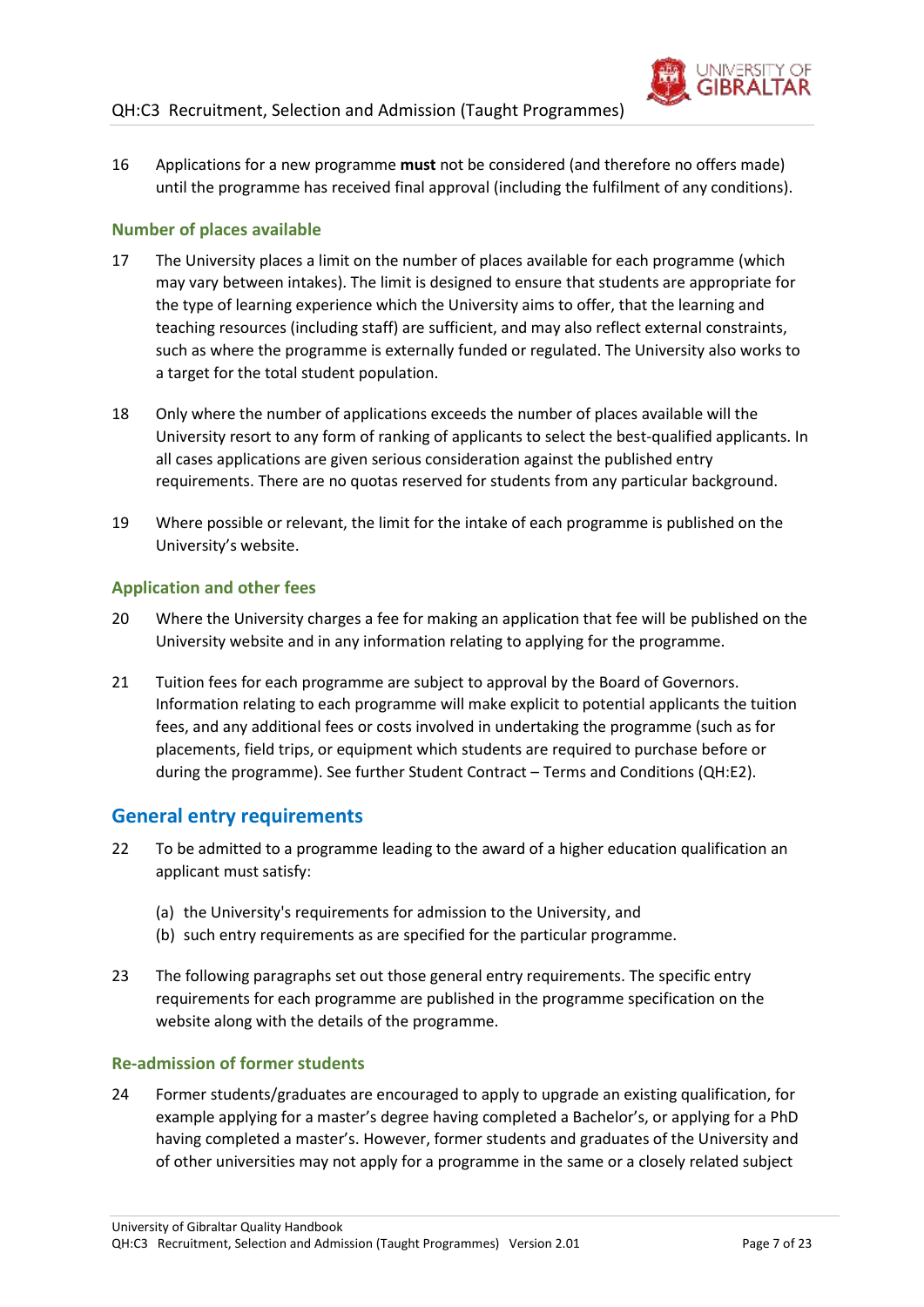

where they have already achieved that qualification. For example, a graduate of a Bachelor in Business Administration or a BA Business Studies may not apply to study the University's programme leading to the BBA.

- 25 Former students of the University who failed a programme will not be permitted to reapply for the same or a closely related programme or a qualification at a lower level than that offered by that programme. For example, a student who failed a Master's degree could not then apply for the Postgraduate Certificate in the same subject.
- 26 Former students whose programme was terminated as a result of a proven offence of academic misconduct under the Code on Academic Misconduct (QH:C7) or of research misconduct under the Academic Regulations: Research Degrees (QH:D1) will not be admitted to another programme of the University other than in very exceptional circumstances as determined by the Vice-Chancellor following consultation with the Academic Quality and Learning Manager and Registrar.

#### **Acceptable A level subjects**

27 The University recognises all A-level subjects, including General Studies and Critical Thinking, for the purposes of general entry requirements but individual degree programmes may require specific previous subject knowledge to A-level (or equivalent standard). General Studies/Critical Thinking A-levels can only be excluded from an offer if there are professional body requirements for entry to the programme that implicitly or explicitly preclude this. Where an applicant has not studied a prescribed subject to A-level standard for good reason other evidence may be considered. The University accepts A-level or other qualifications that are an examination for the student's own first language (e.g. A-level Chinese presented by a Chinese applicant) as long as other requirements are fulfilled.

#### **English language proficiency**

28 The University's programmes are delivered and assessed in English (with the exception of some modules within programmes designed for language learning). All applicants whose first language is not English must demonstrate appropriate evidence of English Language proficiency through an acceptable test. This is normally benchmarked against IELTS (academic test 6.5 including a minimum of 6.0 in all sub-tests). Where a higher standard is required for entry to the chosen degree this will be published in the programme specification.

#### **Disabilities**

29 The University welcomes applications from those with a disability and will work with enquirers and applicants to help them make an informed decision about whether the University is the right place to study, and which programme is suitable for them. Applicants are encouraged to declare any disability or ongoing medical condition, including mental health condition, so that their support needs can be discussed with them and to ensure their needs can be met. Applicants are encouraged to visit the University to help them identify their needs in the context of the campus and its facilities (especially those students whose mobility is impaired).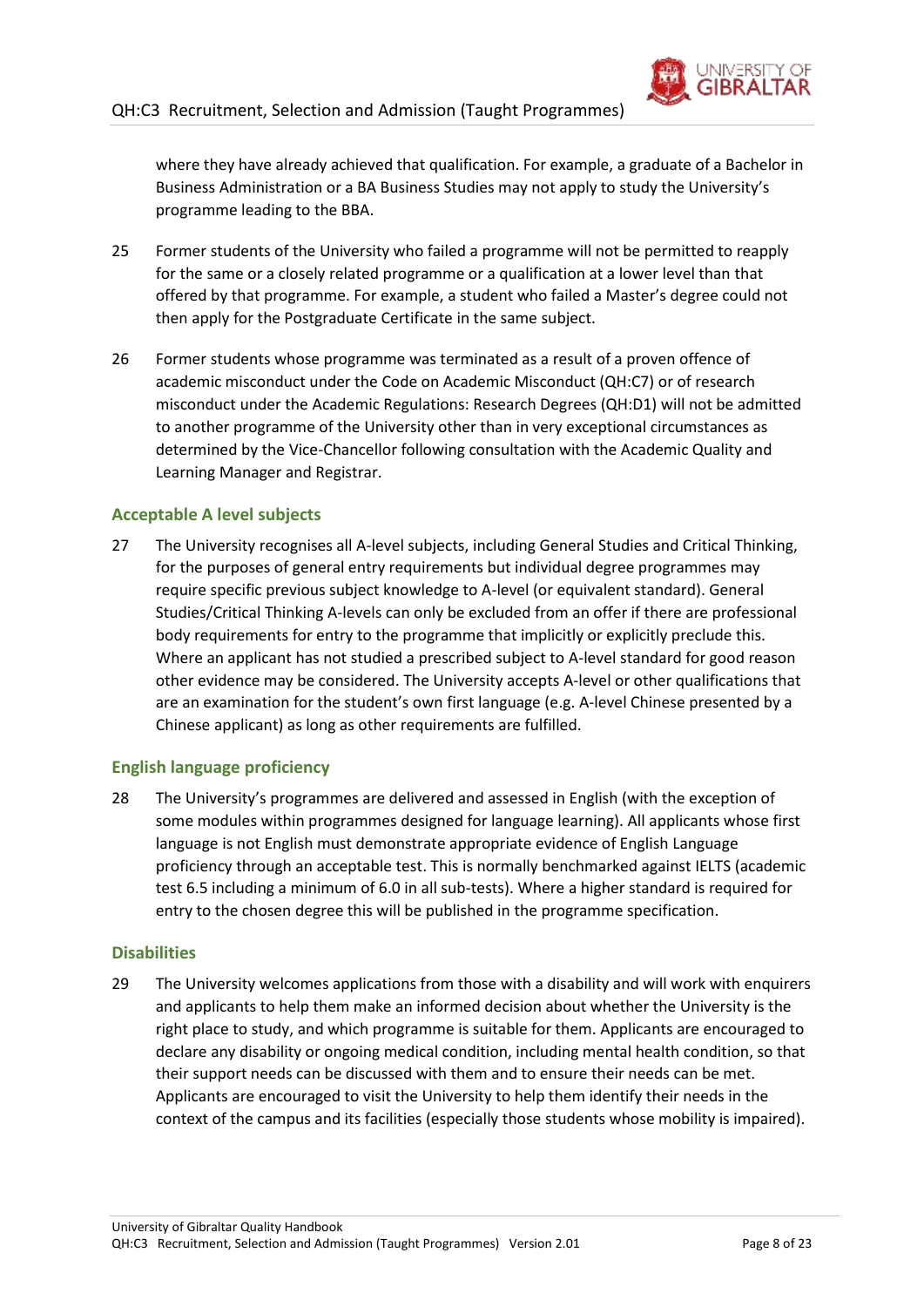

- 30 Where a decision may need to take into account any overriding health and safety concerns, and/or barriers relating to professional training requirements associated with the outcomes of the academic programme, this will also be taken with full discussion with the applicant and any possible alternatives considered.
- 31 Where a prospective student with a disability applies and is offered a place, University staff will work with the student to develop a Statement of Reasonable Adjustments setting out the arrangements that will be made to support their studies in the context of each form of learning, teaching and assessment that they will encounter. (See the Code on Assessment Procedures (QH:C6)).

#### **Pregnancy and maternity**

32 Where an applicant informs the University that they are pregnant or in maternity, the University will work with them to discuss their needs, including the timing of maternity leave.

#### **Criminal convictions**

- 33 The University has a duty of care to the whole University population and therefore anyone who applies for admission to a University programme is required to declare whether they have any criminal convictions. A criminal record does not necessarily prevent a student from studying at the University. In addition applicants are advised to make their own checks as to whether a previous conviction (whether or not deemed to be spent) may have an effect on future study or professional career progression, for example, the ability to undertake a period of study overseas or to join a professional body.
- 34 The University treats the information given in a respectful and confidential way and undertakes a risk assessment, separate from the academic decision within the admissions process, of what the implications may be of admitting the applicant to a programme of study and the University community. The University may request further information where it deems this necessary to enable a proper decision to be made. These procedures are designed to ensure that any application from an applicant who has a criminal record is fairly assessed, taking into account the interests of the individual concerned, the wider university community, legal requirements and (where appropriate) the particular requirements of relevant professional bodies
- 35 In the majority of cases applicants declaring previous convictions will be allowed to proceed to consideration for a place. In some cases, for example, if the offence(s) are against the person, and/or of a certain nature, the risk assessment may also need to include whether it would be in the applicant's interests to be admitted into the University community. As a result of some risk assessments, permission for the application to proceed to consideration for a place may be refused, or may carry conditions. Where the programme involves professional recognition or a right to practise a profession the University will consult with the relevant body and abide by any conditions which that body may set either generally or in respect of an individual case.
- 36 Applicants will be advised when it is necessary to involve a third party. Applicants will be given the option not to have their information shared with a third party that the University regards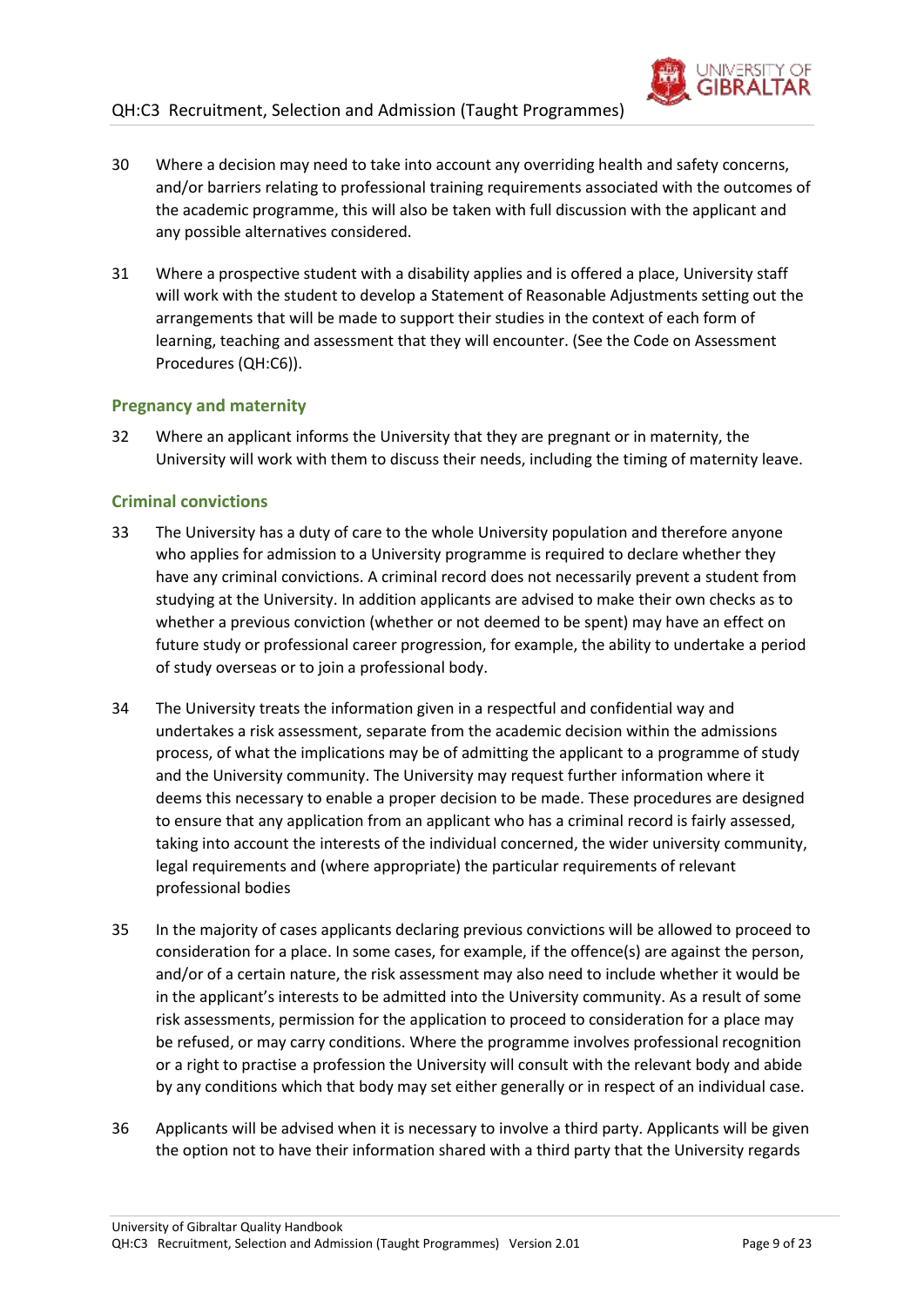

as relevant in the risk assessment process, but if the applicant does not agree to the sharing of the information their application may not be able to be progressed any further.

- 37 There are other circumstances post-entry that may also require an applicant/student to undergo risk assessment, such as participating in certain extra-curricular activities that involve working with children and/or vulnerable adults.
- 38 Where the Registrar determines, after taking such advice as they consider appropriate, that an application will not be progressed, the applicant will be informed in writing of the decision and the reasons for it, and will be informed of the right to present their case to a panel appointed by the Vice-Chancellor to consider such further evidence that the applicant wishes to present. The decision of the panel will be final. Any decision by the Registrar or the panel to allow the application to be considered may include conditions.
- 39 The academic merits of the application will only be considered where the Registrar or the panel have confirmed that the application may progress.

#### **Applicants who will be under 18 at the start of a programme**

- <span id="page-9-0"></span>40 There is no age restriction for the University's programmes other than those where professional, statutory or regulatory bodies require students to be 18 or over (relating to professional training placements). Where an applicant who is offered a place will be under 18 at the start of their programme, the University will follow a process which reflects its duty of care towards the applicant and reflects the legal limitations arising from the applicant's age.
- 41 The Registrar is responsible for making the final decision whether to admit such an applicant. Where the Programme Coordinator considers that such an applicant is suitable for the programme in terms of their academic potential, the application **must** be referred to the Registrar. The Registrar may invite the applicant for interview if that is considered appropriate to enable the application to be considered properly. An offer may be made subject to such conditions as the Registrar considers necessary in the interests of the applicant and the University.
- 42 Where an offer of admission to the University is to be made to any applicant who will be under the age of 18 years at the start of the programme, the Registrar will send a letter to the applicant enclosing a form of consent for the signature of the parent or guardian of the applicant. The letter containing the offer of admission will make it clear that any such offer is conditional upon the consent form being signed by the applicant and their parent/guardian, and being returned to the Registrar. The Registrar will only confirm the offer of admission once the form has been signed and returned.
- 43 The University's duty of care does not require the University to act *in loco parentis* for a student; however it will act *in loco parentis* in limited circumstances, for example any dealings which a student who is under 18 may have with the police, or in the case of a medical emergency when the student might not be able to make a decision themselves. The University would only take a decision on the student's behalf in these circumstances if it were impossible or impractical to contact the student's nominated emergency contact in the available time.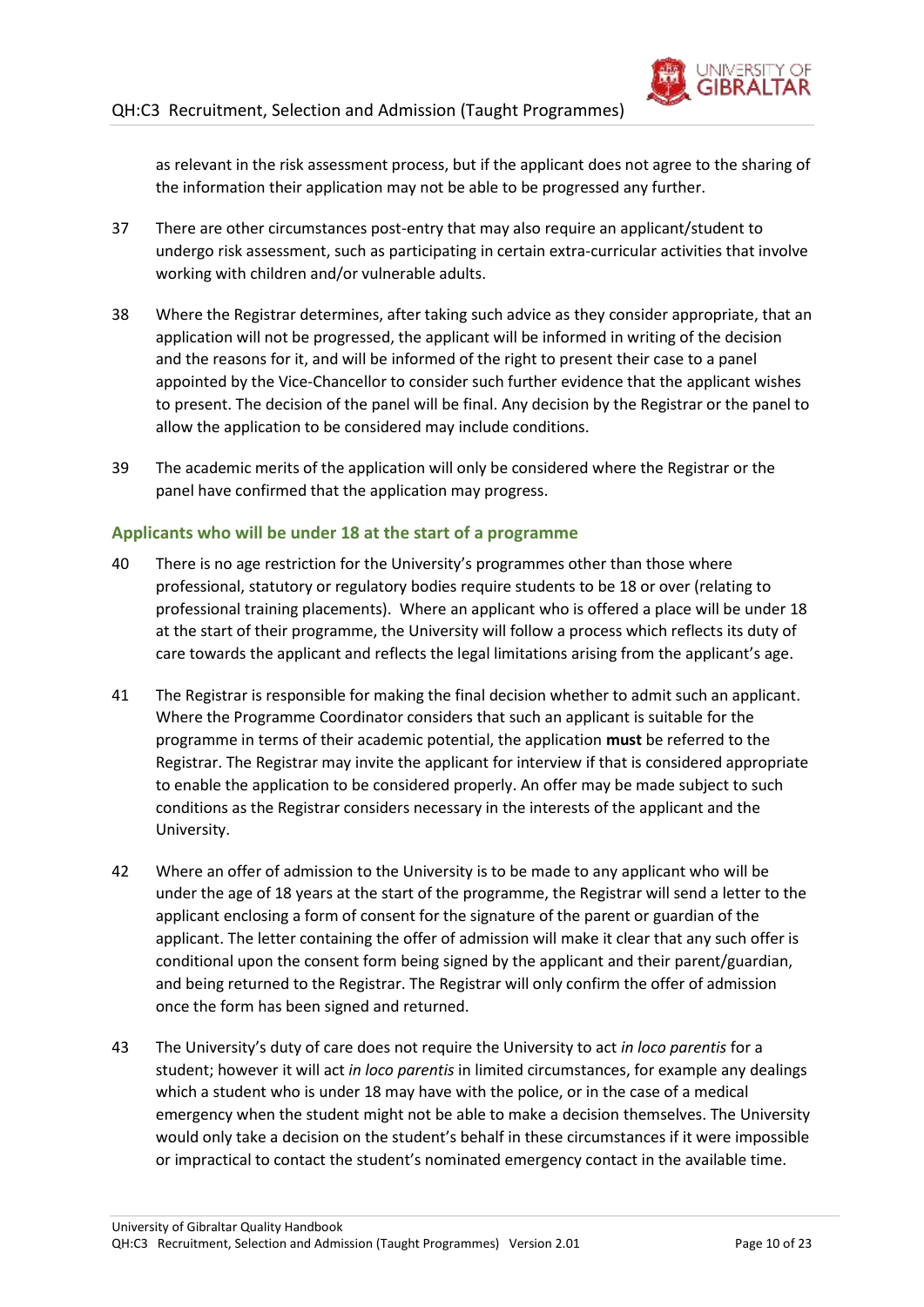

- 44 If the parent(s)/guardian(s) of a student aged under 18 is not resident in Gibraltar it may be necessary for them to appoint a guardian normally residing in Gibraltar and to provide details for this person and their informed consent to their acting in this capacity. Being a guardian involves carrying out the tasks and responsibilities of the parent(s) as delegated by the student's parents. It is a private arrangement between the parent(s) and the guardian.
- 45 The University communicates directly with students and for those who are under 18 at the start of their programme will only disclose information to their parents/guardian, for example about their academic progress, results or other circumstances, with the written consent of the student.

## <span id="page-10-0"></span>**Specific entry requirements**

- 46 As indicated above the specific entry requirements are published in the programme specification on the University's website and will relate to the subject area of the programme and its level. For example, entry to a postgraduate qualification will typically require evidence of a related Bachelor's degree (usually First or Upper Second).
- 47 For both Bachelor's and Postgraduate qualifications a good level of Mathematics and English (GCSE Grade C – or Grade 5 under the new grading system in the UK – or equivalent).
- 48 Applications based on extensive work experience will also be welcomed where this experience is relevant to the programme.
- 49 In determining whether to make an offer, the University will also take into account information provided in the application, over and above the qualifications completed or being studied by the applicant. Account will be taken of the applicant's personal statement, reference(s), and, in appropriate cases, performance at interview or similar selection activity. Being able to meet the published qualification requirements for the programme does not therefore guarantee that an offer will be made.

## <span id="page-10-1"></span>**Credit transfer and the recognition of prior learning**

- 50 The University welcomes applications which are based on, or include a request for, credit transfer or prior learning (whether certificated learning or that based on prior learning from experience, such as in the work-place).
- 51 Where the credit or prior learning is relevant to the application for admission to the programme, information should be provided on the application form, including the nature, level and dates of any award. In the case of prior learning from experience, details should be provided of the experience and this **must** include what the applicant has learned from this experience and how that learning relates to meeting the entry requirements for the programme.
- 52 Applicants with prior learning, especially learning from experience, are encouraged to contact the University to seek advice on the relevance, currency and sufficiency of their learning, and the supporting evidence required, before submitting their application.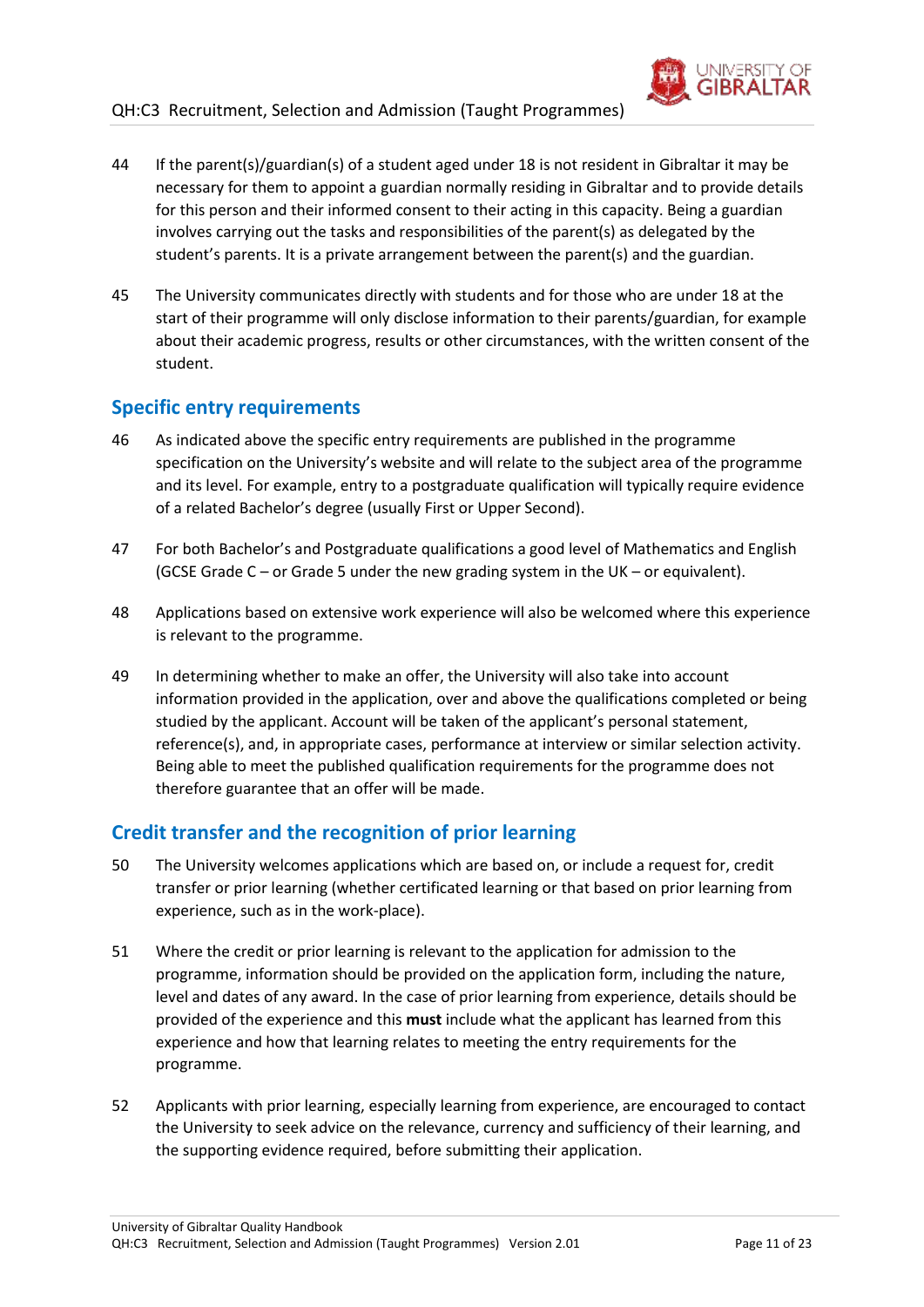

53 Where the applicant has appropriate credit or prior learning which could meet the requirements of part of the programme (over and above meeting the entry requirements) that claim will be considered under the Code on Credit Transfer and the Recognition of Prior Learning (QH:C4). Applicants should apply for recognition of that learning *only* after they have been made an offer of a place on the programme.

#### <span id="page-11-0"></span>**How to apply**

- 54 Applicants are required to apply directly to the University using the online application process at [www.unigib.edu.gi.](http://www.unigib.edu.gi/)
- 55 Information about opportunities to visit the University, either before or after making an application, will be advertised on the University's website.

### <span id="page-11-1"></span>**Selection**

56 In deciding whether to make an offer the Programme Coordinator will look for evidence of achievement at the appropriate level as preparation for the programme to which the application relates, demonstrated through previous studies; plus potential to benefit from university level studies and to contribute to university life. In general, previous and recent qualifications provide a significant indicator of a student's ability to meet the academic rigour of a university programme but achievement and potential can be evidenced in many different ways. As indicated earlier in this Code the University is committed to ensuring that its decision-making is transparent and all applicants are treated on an equal and fair basis.

#### **Checks on each application**

- 57 On receiving an application a number of checks are made: these are designed to ensure that the application meets the general entry criteria and to identify whether the applicant requires, or will require in the future, individual support. Support may relate to the application process (for example in relation to attending an interview) and/or the learning, teaching and assessment of the programme. The criteria to which these checks relate are indicated in more detail in the 'general entry requirements' section above and relate to applicants:
	- (a) with a disability or learning difficulties
	- (b) who are pregnant or in maternity
	- (c) who declare a criminal conviction
	- (d) will be under 18 at the commencement of the programme
	- (e) have previously studied at the University
	- (f) who are applying for the recognition of prior learning.

#### **Tuition fee assessment**

58 A provisional assessment will also be made as to whether the applicant is entitled to pay tuition fees at the EU or the overseas rate.

#### **Deferral**

59 An applicant may apply to begin the programme up to one year later than the next start date. Allowing such deferral is at the discretion of the University, but apart from the fact of deferral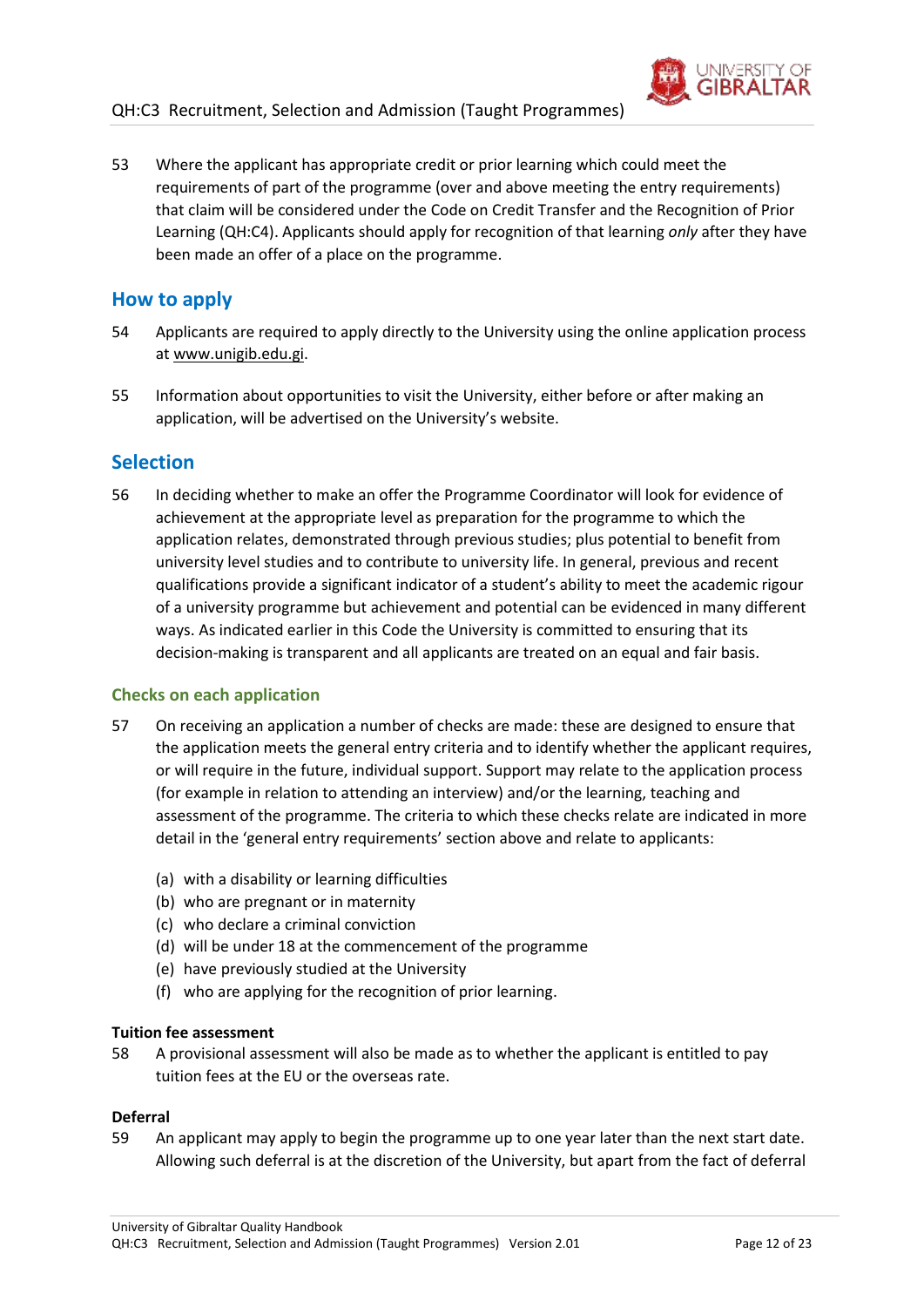

the application will be judged entirely on its merits as set out in this Code. Where an offer is subsequently made for that deferred entry the University will contact the applicant prior to the following year's entry to seek confirmation that the applicant still intends to take up a place.

#### **Sources of evidence**

- 60 In making the selection decision one or more of the following will be used, as indicated in the published programme specification and supporting information:
	- (a) actual and predicted examination/assessment results
	- (b) personal statements
	- (c) references
	- (d) interviews
	- (e) entry tests.
- 61 The University regards actual and/or predicted grades as an important indicator of an applicant's academic potential and whether they are capable of achieving the standards required for the programme. However, the University understands that predicted grades are not always completely accurate and some students develop significantly in the final stages of their A-level or equivalent courses. Personal statements and references therefore also play an important role in enabling a proper evaluation of the applicant's potential. Only those qualifications and subjects identified in the application will be considered in determining the application.
- 62 Personal statements provide an opportunity for applicants to demonstrate their knowledge and skills, their commitment to the programme to which they are applying, their interests, and to identify any barriers they have overcome in undertaking their studies. An application without a personal statement, or with a very short personal statement, will not normally be considered.
- 63 References provide an external source of evidence of the applicant's suitability. A minimum of one reference is required. Where more than one is required – typically for professional programmes – this will be stated in the published programme specification. Exceptionally the University may request a second reference where it considers that the reference provided is in some way insufficient. References must be recent, signed by the referee and on the reference form provided, preferably with a business stamp attached, or on business letterhead paper and containing the referee's full contact address. References will not be accepted from an applicant's friend or family member. The University may contact a referee at any time to confirm details of a reference or to ask for clarification.
- 64 For some programmes it is appropriate to invite applicants to an interview (whether individual or group) or to set some form of entry test. Where this is the case, information about the nature of the interview or test will be provided in the programme specification published before applications are made, and applicants considered potentially suitable will be sent an invitation with further details about the process and its objectives.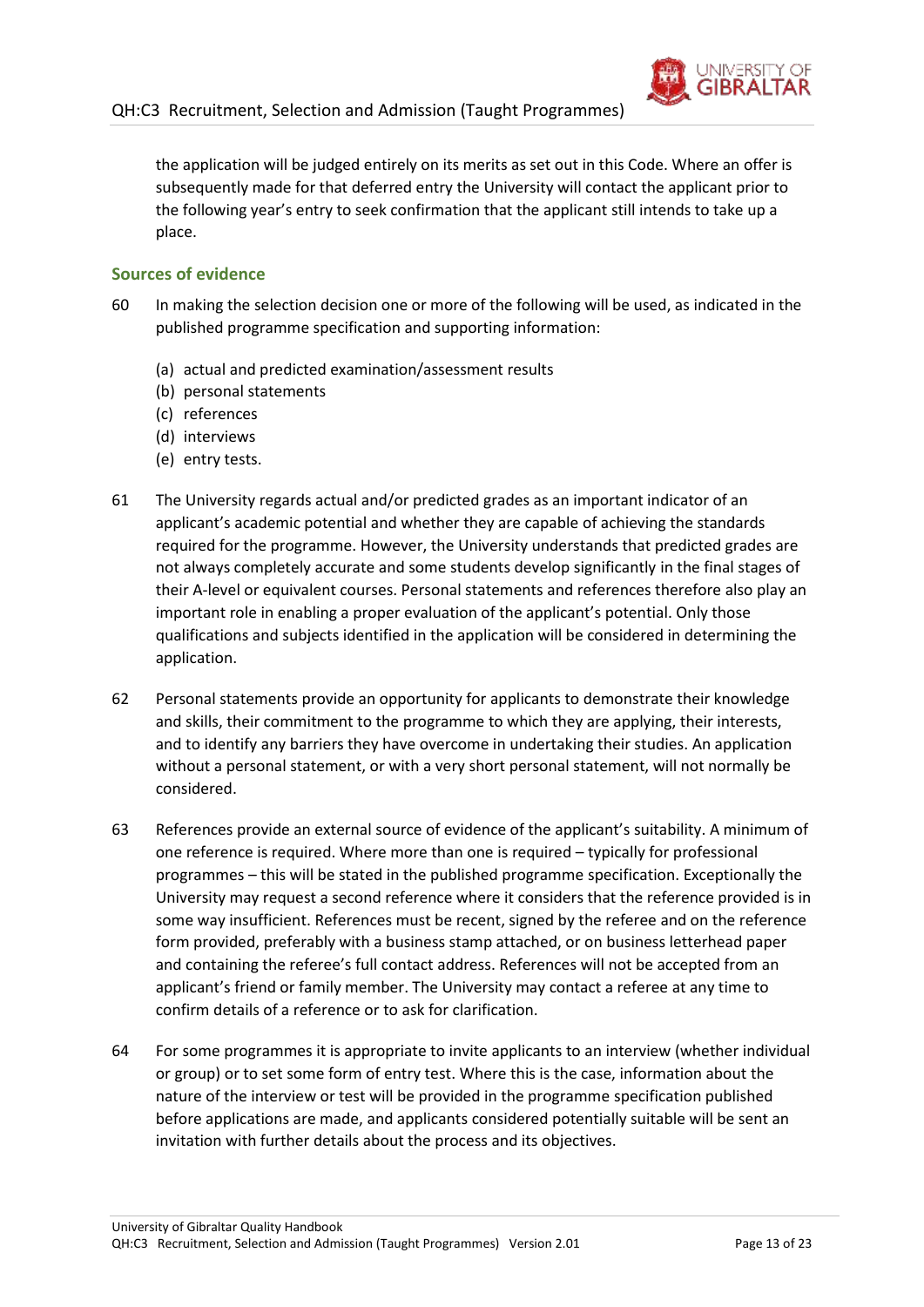

65 Exceptionally, where a programme does not normally use an interview, an applicant might be invited for interview where the Programme Coordinator or Registrar considers that the information contained in the application is not sufficient or clear. Details of the purpose of the interview will be provided along with the invitation.

#### **Accuracy of applicant information**

#### **False or misleading information**

- 66 Where there is evidence that an applicant may have provided false or misleading information the Registrar will conduct an investigation to determine whether the applicant has been guilty of deliberate misrepresentation. Misrepresentation may relate to the information being provided in an attempt to obtain by deception:
	- (a) a place on the programme
	- (b) financial status (as a means of paying a lower fee)
	- (c) entry to the country.
- 67 False or misleading information may relate to:
	- (a) qualifications
	- (b) criminal convictions
	- (c) references
	- (d) fee status
	- (e) the omission of relevant information.
- 68 The applicant will be informed in writing by the Registrar of the University's concerns and will be invited to provide a written explanation, originals of qualifications and/or to attend an interview. Where, having considered the applicant's written or oral explanation, and following consultation with the Vice-Chancellor, the Registrar considers that the apparent misrepresentation has not been satisfactorily explained, or where no explanation has been provided, the Registrar will cancel the application and confirm this in writing to the applicant. An applicant is not permitted to appeal this decision.
- 69 If the University suspects that the application constitutes fraud especially identity theft it will refer the matter to the external appropriate authorities.
- 70 Where a student after enrolment is suspected of having obtained their place on the programme through providing false or misleading information in their application the Registrar will instigate the above process. Where the Registrar is satisfied, following consultation with the Vice-Chancellor, that misrepresentation has been established, the Registrar will terminate the student's programme and no award of credit or a qualification will be made by the University. Where the student has already been awarded credit or a qualification, the Registrar will make a recommendation to the Academic Board that the award of the credit or qualification be revoked.
- 71 A student whose programme is terminated as specified above, may appeal in writing to the Vice-Chancellor on one or more of the following grounds only: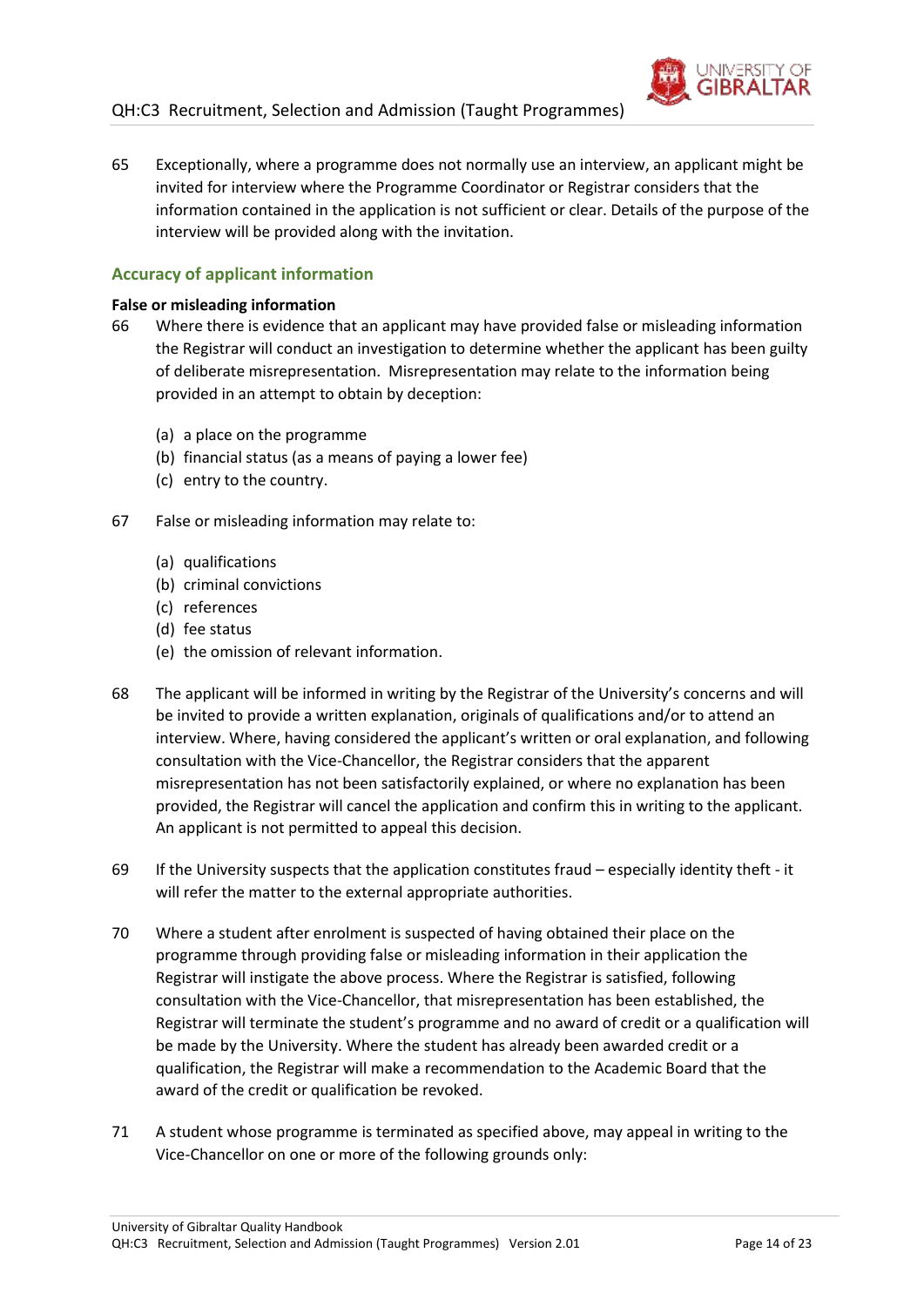

- (a) there was a procedural irregularity which may have affected the outcome of the decision
- (b) the decision to terminate the programme was unreasonable given the evidence available
- (c) the availability of new evidence which could affect the outcome and which was not available when the student was invited to provide an explanation for legitimate reasons.

#### **Personal data**

- 72 In applying to the University, each applicant is required to provide personal data. Specific items of data are used in the following way:
	- (a) Date of birth: for purposes of identification and to identify whether an application will be under the age of 18 at the start of the programme (see paras. [40](#page-9-0) onwards)
	- (b) Nationality: for purposes of assessing whether the applicant is liable for the EU or the overseas fee and for whether the applicant will require permission to enter Gibraltar
	- (c) Ethnicity and other equality characteristics: collected purely for purposes of data monitoring and to ensure that the University's facilities continue to be suitable for the needs of the student population; these data are not used as part of the selection decision and an applicant can choose not to provide the data.
- 73 The University will query with the applicant if there appear to be mismatches between items of personal data such as a difference in the name(s) on the application and on supporting documents such as certificates or a passport, and will require evidence of changes of name.

#### <span id="page-14-0"></span>**Outcome of the application**

- 74 Having considered all the evidence, as indicated in the above paragraphs, the University (through the Programme Coordinator and Registrar) will make one of the following decisions:
	- (a) offer a place without conditions (unconditional offer)
	- (b) offer a place conditional on the outcome of certain events such as the applicant's assessment results or performance in English language tests (conditional offer)
	- (c) reject the application.
- 75 If the Registrar considers that there is an alternative programme, not necessarily leading to the same qualification, to which the applicant might be suited and for which they meet the entry requirements, the applicant may be offered a place on that alternative programme following consultation with the applicant.
- 76 Applicants can normally expect to hear the outcome of their application within:
	- (a) 20 days for applications determined solely on the basis of the application form (assuming there are no queries about the information in question)
	- (b) 25 days for applications determined based on additional selection activities such as interviews (assuming there are no queries about the information in question).
- 77 Where a conditional offer is made those conditions should be satisfied no later than two weeks before the commencement of the programme unless the University specifies an alternative date and provides a reason for that date.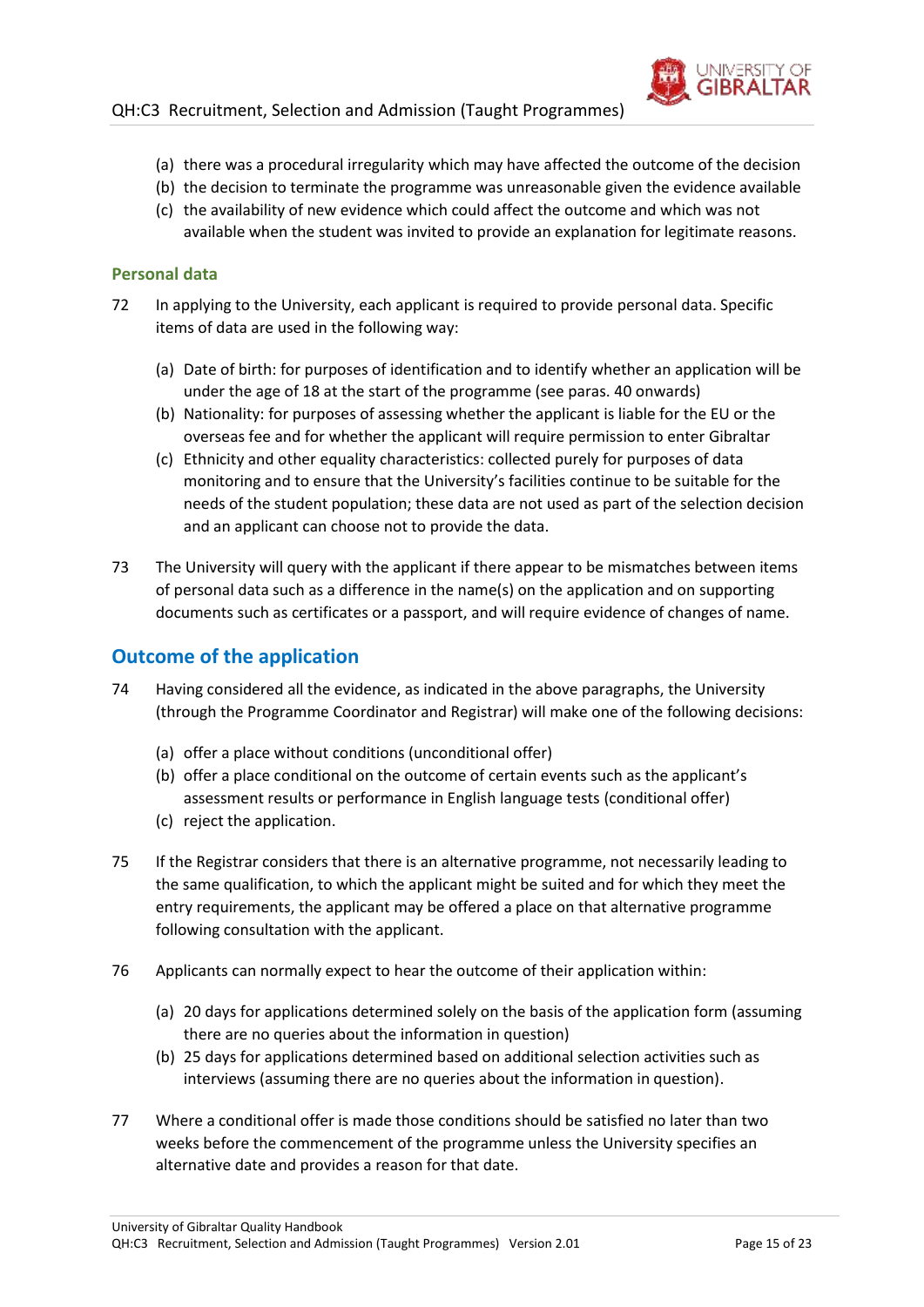

#### **The offer**

- 78 Where the University makes an offer, the applicant will be provided with the following information which will enable the applicant to access information about:
	- (a) how and when to enrol
	- (b) when to arrive at the University and arrangements for welcome and induction
	- (c) the programme, including the programme specification and module descriptors, reading lists, and any other programme specific materials
	- (d) the obligations of being a student, including the rules governing progression and award and the University's Code on Academic Misconduct
	- (e) contact details for obtaining further information or answering queries.
- 79 The applicant's full University account will be activated on enrolment.
- 80 The applicant **must** also be provided with the Terms and Conditions (para[. 81](#page-15-0)) in a 'durable medium' (that is a pdf file which cannot be edited but which can be retained and stored by the applicant in its unaltered form). This information is also available on the University's website.

#### **Terms and conditions of the offer**

- <span id="page-15-0"></span>81 Becoming a student of the University involves entering into a legal contract with the University, and that contract contains a number of Terms and Conditions by which both parties are bound. To ensure that applicants can understand the nature of those obligations details of the Terms and Conditions are set out in a document entitled 'Terms and Conditions' which is available on the University's website and is sent to applicants with the offer.
- 82 An applicant who has any queries about the meaning of anything in the document should contact the University, using the contact details in the document so that clarification can be provided.
- 83 The Terms and Conditions are set out in the document: Student Contract Terms and Conditions (QH:E2).

#### **Changes to the programme – Code on Student Protection**

- 84 As indicated in the Terms and Conditions, the University makes changes to its programmes as part of its ongoing commitment to securing academic standards and enhancing the quality of students' learning opportunities. It has published procedures for making changes and rules which determine what happens if such changes will affect current students or those to whom an offer of a place has been made which has not been rejected – see the Code on Programme Approval (QH:C2). The University has also adopted the practice of UK universities in developing a Code on Student Protection. This Code sets out how the University will protect the interests of students in certain situations such as the closure of a programme or when making major changes to a programme. See further the Code on Student Protection (QH:E3).
- 85 In summary, the Code on Student Protection provides that the University will not make major changes to a programme that will apply to current or prospective students unless the written agreement of those students has been obtained. The University will also not withdraw a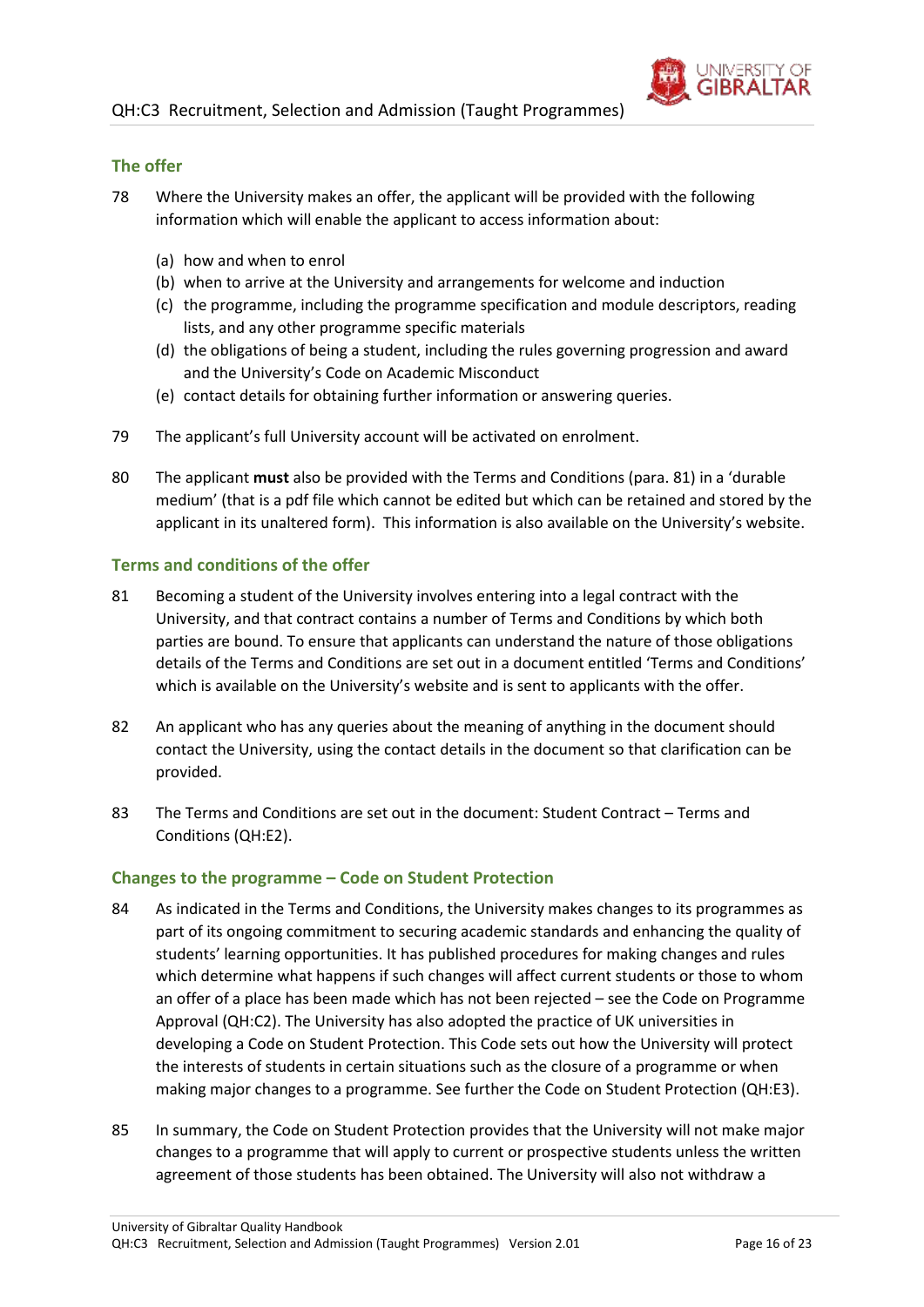

programme where that withdrawal will affect current or prospective students. Prospective students in this case means those to whom an offer has been made and who have not rejected that offer.

## <span id="page-16-0"></span>**Accepting an offer**

86 Offers should normally be accepted within 10 working days. Offers should normally be accepted within 10 working days. The University cannot guarantee the offer of a place if acceptance has not been received by the deadline or a request made to the registrar for an extension to the deadline.

## <span id="page-16-1"></span>**Confirmation**

- 87 An offer which is conditional has to be 'confirmed' by the University in other words confirming that the conditions have been satisfied. The conditional offer and acceptance are not therefore binding until the University confirms that the conditions have been satisfied.
- 88 The applicant will need to provide evidence that the conditions have been satisfied, such as the results of their assessments or English language test. These results may need to be verified for example by providing original evidence (translated into English where applicable) or photocopies which have been authenticated by the awarding/testing body.
- 89 Once the University is satisfied that the conditions have been met it will inform the applicant in writing that their place on the programme is now confirmed.

#### **Proof of identity**

90 Prior to enrolment each prospective student must provide (either in person or by post) the original of an accepted form of identification for verification before they can be enrolled. In the absence of this verification, enrolment will not be completed.

#### **Changes in circumstances**

- 91 A prospective student who has accepted an offer which has been confirmed is required to notify the University of any change in their circumstances which would mean that they may no longer be eligible to study the programme. Examples of such changes include being charged with a criminal offence for which the outcome of that charge is pending, or conviction of a criminal offence.
- 92 A student whose ability to study may be affected by a change in circumstances since making the application, such as the diagnosis of a long-term health condition (defined as 12 months or more) or who has been diagnosed with a disability, should contact the University to discuss their support needs. The University will follow the same procedure as if the circumstances had applied at the time of the application.

## <span id="page-16-2"></span>**Registration as a University of Gibraltar Student**

93 Students will be admitted to the programme at the beginning of each academic year.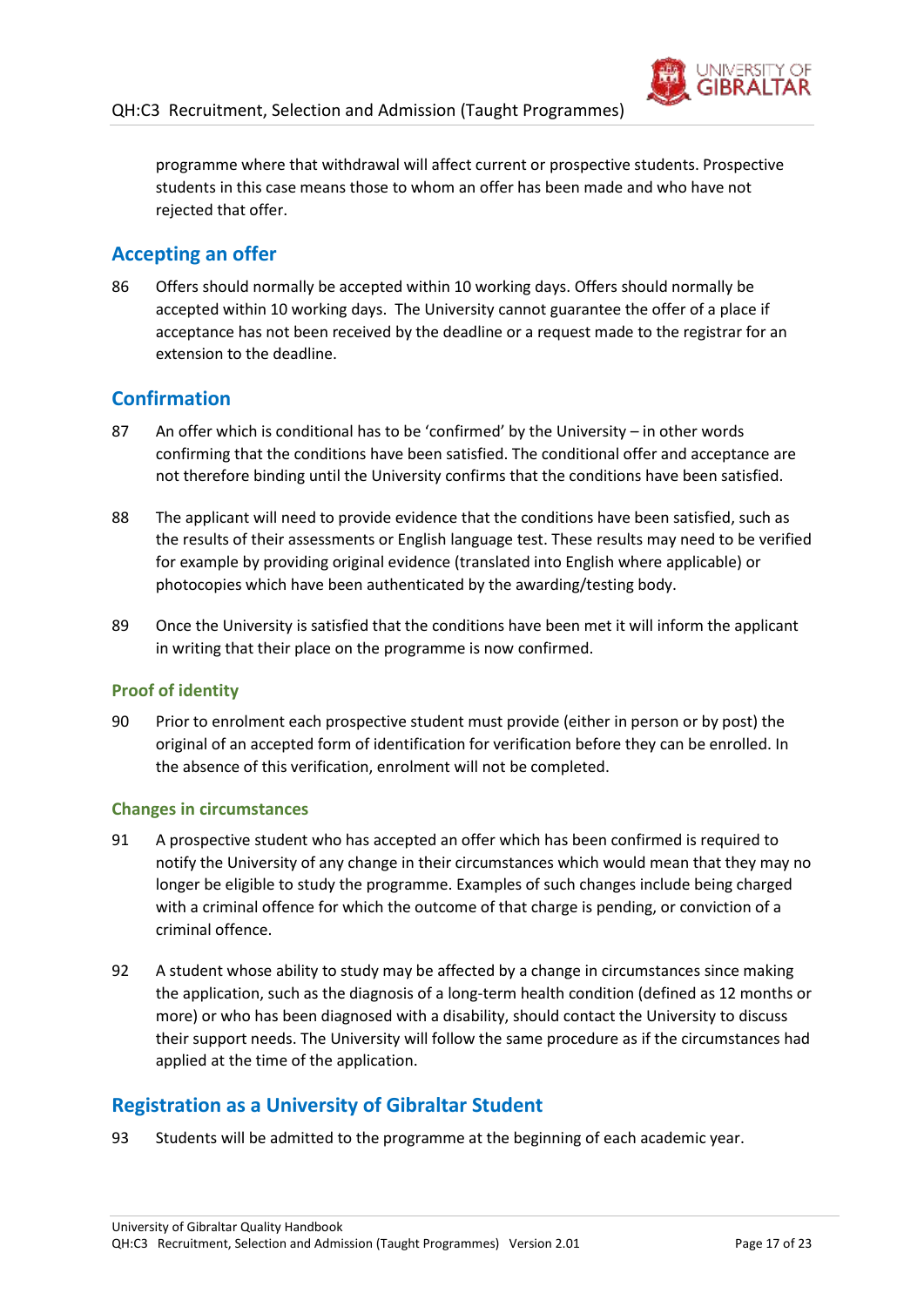

95 Subject to satisfactory progress, students are required to re-register on the anniversary of their first registration or other date as directed by the University, including paying the tuition fees notified as part of the Terms and Conditions of the contract. Students who have not paid their tuition fees will be deemed to be a debtor of the University of Gibraltar and will not be entitled access to the University's facilities or to their supervisory team.

#### <span id="page-17-0"></span>**Induction**

- 96 The University will provide students with a welcome and induction programme at the start of their programme, details of which will be sent to each can along with the details of how to enrol. The welcome and induction programme is designed to:
	- (a) foster a supportive environment
	- (b) give students an opportunity to meet other students, academic and support staff
	- (c) familiarise students with the University's facilities
	- (d) familiarise students with the University's expectations, and the expectations which they can have of the University
- 97 The induction programme will include presentations and informal discussions as well as a tour of the facilities.

## <span id="page-17-1"></span>**Feedback to unsuccessful applicants**

- 98 Where the University rejects an application the applicant **must** be provided with clear reasons for the decision. This approach is designed to enable the applicant to understand why the application was rejected and to help them to better prepare for a future application should they wish to do so.
- 99 Unsuccessful applicants **must** also be informed of their right of appeal, including providing them with a copy of the Appeals procedures (set out in Chapter III of this Code). Further advice and guidance can be sought from the Student Experience Office.
- 100 The University will not provide feedback to third parties, such as a school/college, parent/guardian or advisor unless a request is made in writing and is accompanied by the written authorisation of the applicant.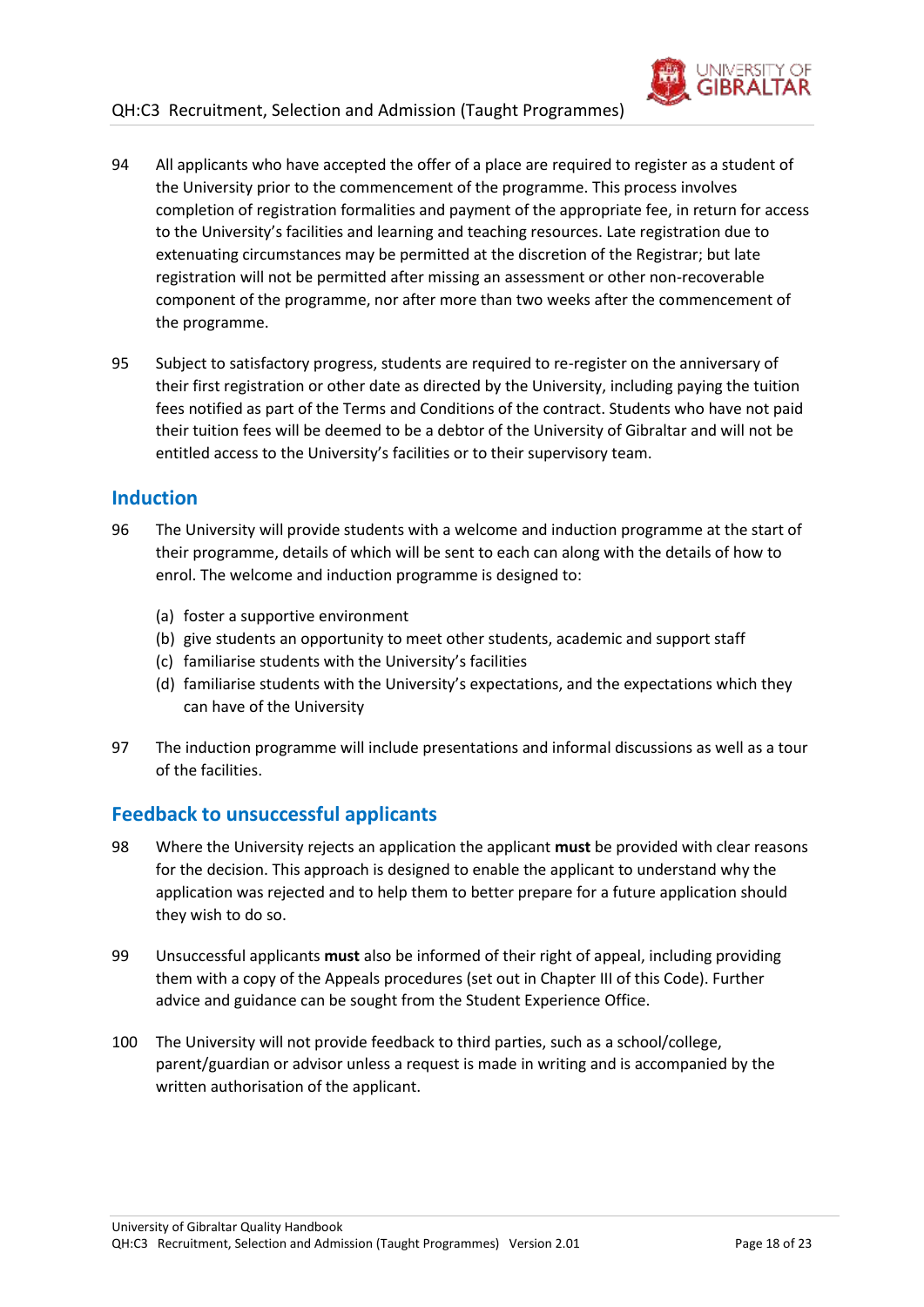

## <span id="page-18-0"></span>**Applicant's right of appeal**

- 101 As part of the University's commitment to a fair and transparent recruitment, selection and admission process, unsuccessful applicants have the right to appeal against the University's decision to reject their application under the grounds and procedures outlined below.
- 102 An **Appeal** by an applicant is a request to formally review the outcome of an application for admission to the University, or the conditions of an offer.
- 103 An applicant who submits an appeal under this procedure will not subsequently be subject to any form of discrimination or prejudice as a result of their request.

#### **Grounds for Appeal**

- 104 Applicants who are dissatisfied with the feedback and reasons provided for the University's decision may submit an appeal to the Academic Quality and Learning Manager if they can demonstrate that:
	- (a) there has been a significant procedural irregularity (including administrative error) by the University which could have affected the outcome of the application
	- (b) that there are reasonable grounds to believe that the decision was influenced by prejudice or bias or lack of proper consideration on the part of one or more of the decision-makers
	- (c) there is relevant and material information which could not be provided with the application for understandable reasons.
- 105 An appeal may result in the outcome of the application being changed where there is evidence of applicable grounds.
- 106 An appeal must be submitted within 25 University working days of the applicant being notified of the outcome of the University's decision on their application.
- 107 In exceptional circumstances the University will consider requests after this deadline where the applicant provides understandable reasons for the longer period being required.
- 108 The appeal should be addressed to the Academic Quality and Learning Manager stating which of the above-mentioned grounds apply.
- 109 Appeals will only be considered where they are made directly by the applicant concerned, or the authorised representative of an applicant. Those made by third parties on behalf of an applicant will not be considered. 'Authorised' means that the applicant has confirmed in writing that the representative may act on their behalf.
- 110 The Academic Quality and Learning Manager will ensure that a fair and transparent investigation into the matter is conducted.

#### **Outcomes on Appeals**

111 Upon completion of the investigation the Academic Quality and Learning Manager will, within 15 University working days of receiving the appeal, provide the applicant with a written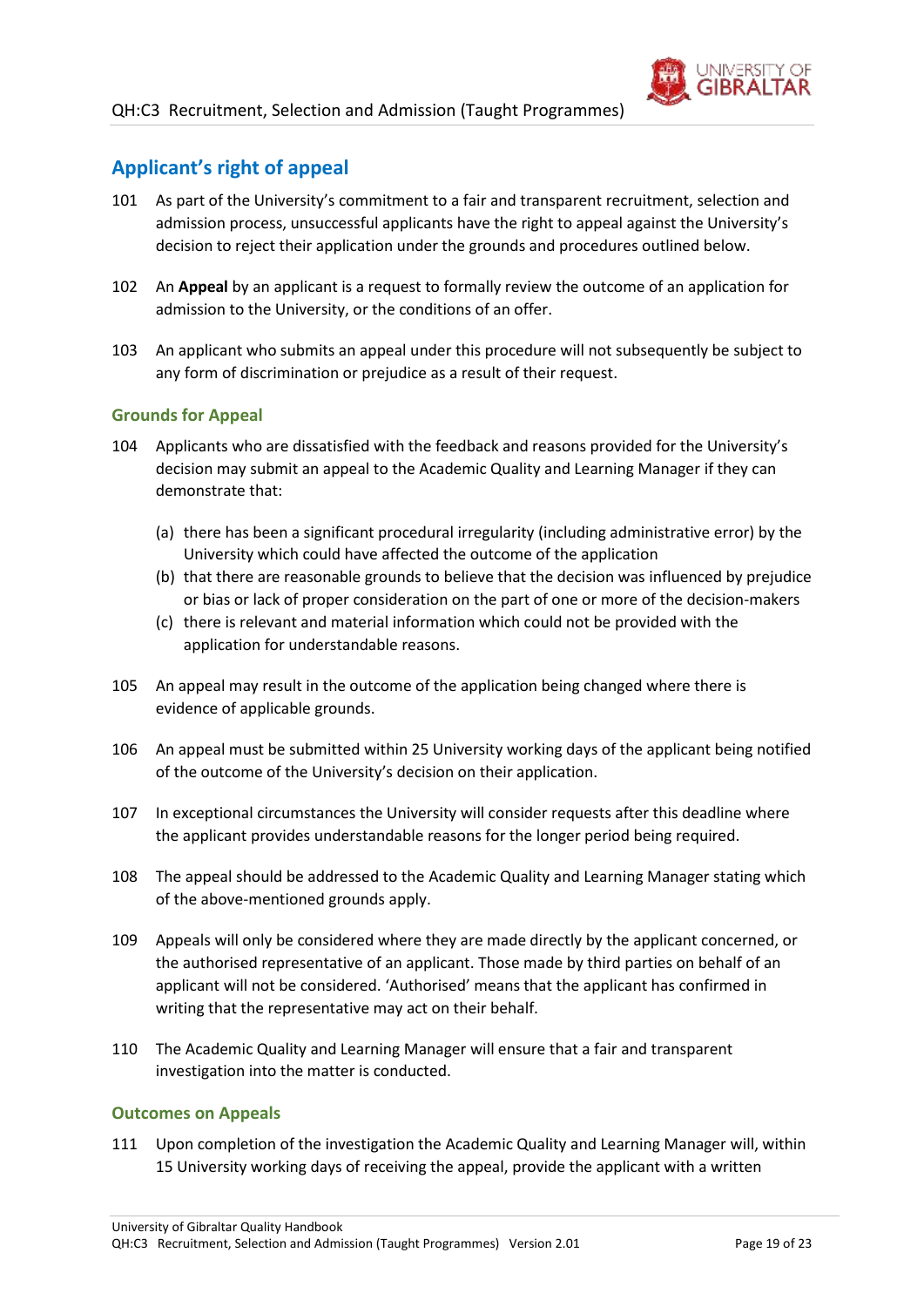

response on the findings and decision. This notification will also make clear that the decision is final and not subject to further review within the University and **must** also advise the student of their right to take the matter to the Gibraltar Public Services Ombudsman if they remain dissatisfied with the outcome.

112 If the Academic Quality and Learning Manager determines that the appeal should be upheld they will direct that the application be reconsidered, adjusted to take account of the basis for the appeal.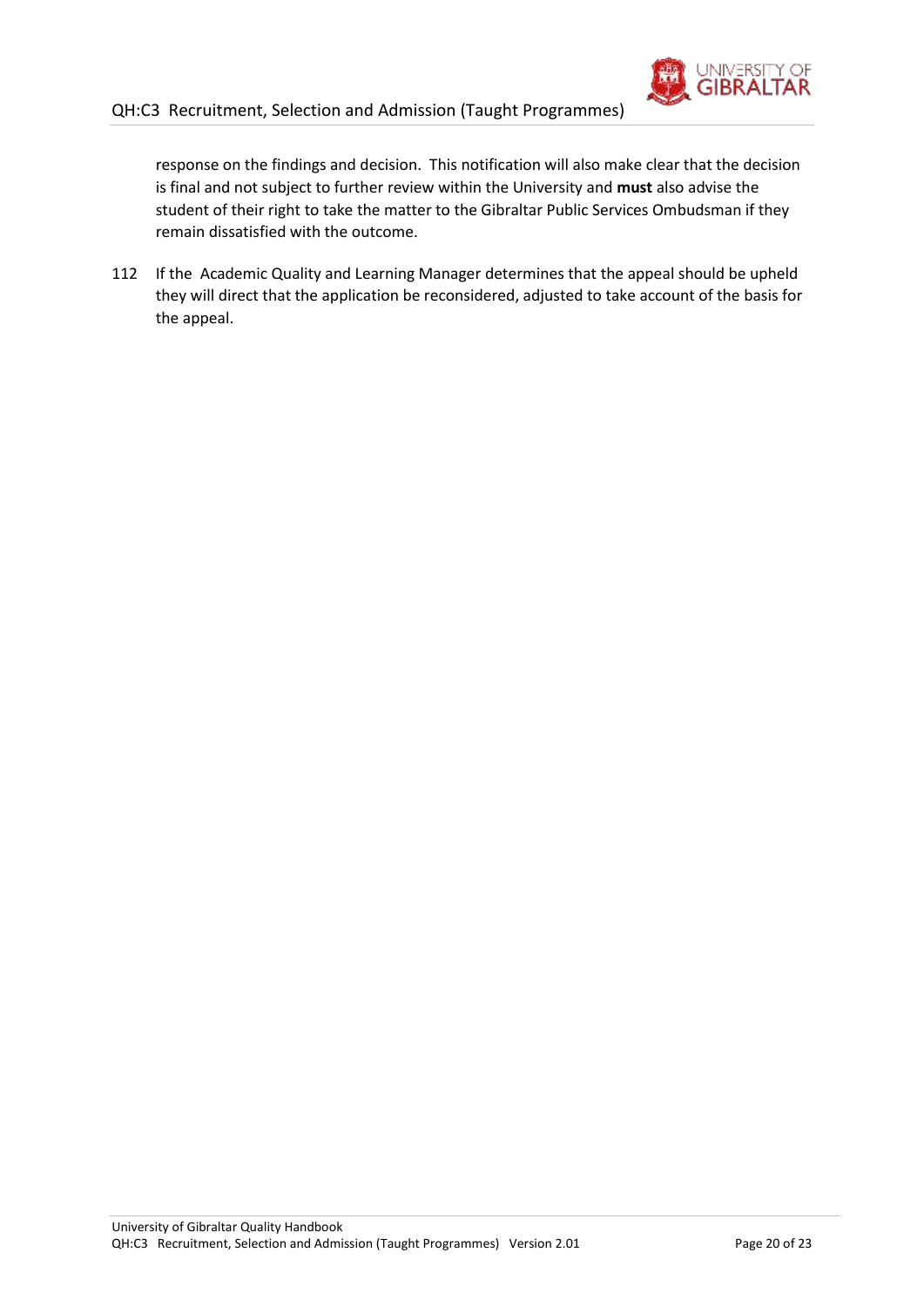

# <span id="page-20-0"></span>**CHAPTER II: FEEDBACK AND COMPLAINTS BY APPLICANTS**

- 113 The University is committed to the continuous improvement of all aspects of its management and delivery of education and related services to students and prospective students. As part of this commitment it welcomes constructive feedback from applicants (at whatever stage their application has reached) and those who have considered the possibility of making an application and, for example, have researched the programmes offered by the University.
- 114 An Applicant is any person who has submitted an application to study a programme leading to a higher education qualification, whether that application results in an unconditional offer, a conditional offer which is confirmed or not confirmed or is rejected.
- 115 An applicant who lodges a complaint under this procedure will not be subject to any form of discrimination or prejudice as a result of making the complaint.

## <span id="page-20-1"></span>**Feedback from applicants**

- 116 Feedback can be about any aspect of:
	- (d) the clarity and comprehensiveness of the information the University provides about its programmes and qualifications, and about the process for applying for a programme
	- (e) the service it provides in handling enquiries, requests for information or guidance, or in handling applications and the subsequent stages.
- 117 Feedback from applicants may be provided in person or by telephone, email or letter using the contact details indicated in the email information sent to all applicants.
- 118 The University will also seek to obtain feedback from applicants on their experience of applying both in cases where the application is accepted and where it is rejected.

## <span id="page-20-2"></span>**Complaints by applicants**

- 119 A **Complaint** is a specific concern about the quality of information provided to prospective students or the standard of service provided by the University in considering an application, whether relating to an action or a failure to act.
- 120 An applicant has the right to make a complaint relating to their experience of any stage of the application process.
- 121 Complaints will only be considered where they are made directly by the applicant concerned, or the authorised representative of an applicant. Those made by third parties on behalf of an applicant will not be considered. 'Authorised' means that the applicant has confirmed in writing that the representative may act on their behalf. Further advice and guidance on the complaints process can be sought from the Student Experience Office.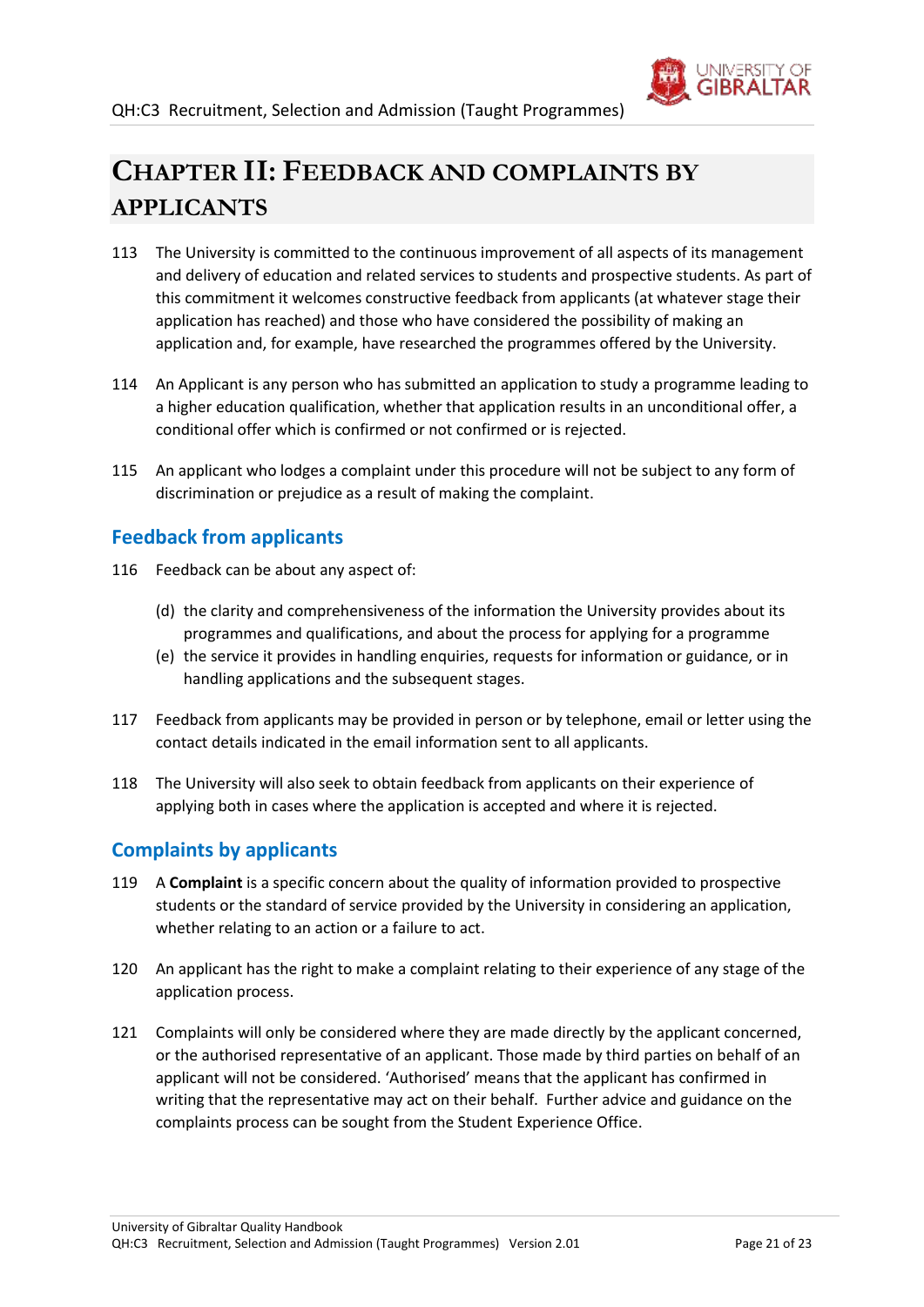

#### **Malicious, Frivolous or Vexatious Complaints**

- 122 The University will not process complaints that are deemed to be malicious, frivolous or vexatious in that they are obsessive, harassing or repetitive, abusive in tone or language, insistent on pursuing unrealistic or unreasonable outcomes, designed to cause disruption or annoyance, or demanding disproportionate redress. In such cases, the University reserves the right to terminate the process at any time.
- 123 Anonymous complaints will only be considered to the extent that the University considers that there may be something useful that can be learned from the complaint which would benefit the University, such as improving the clarity of information or procedures.
- 124 The University will not process complaints about matters which have already been, or are currently under consideration by a court or tribunal.
- 125 An applicant may submit both an appeal and a complaint. Only an appeal may result in the outcome of the application being changed but a complaint may result in the University making changes to its procedures or addressing related issues such as staff development. However, an applicant may be advised to re-classify an appeal as a complaint or vice versa, or the University may decide to re-classify with the consent of the applicant, so that the most appropriate approach is taken to seeking to resolve the matter satisfactorily.
- 126 Whether the matter is progressed as an appeal or a complaint, the University will not address a matter which constitutes the questioning of the exercise of academic judgement. In this context that means the judgement whether the applicant's qualification and/or experience are suitable for the programme and/or whether the applicant has the required potential to succeed on the programme.

#### <span id="page-21-0"></span>**Informal resolution**

- 127 The University endeavours to resolve all complaints at the earliest opportunity and by informal means wherever possible. Applicants are encouraged to address their concerns to their lecturer or Programme Coordinator in the first instance. Many potential appeals or complaints can be resolved for example through a member of staff providing clarification of a decision or of the reasons for the decision or other action.
- 128 Where a request for informal resolution is made (by telephone, email or letter) the Programme Coordinator (or person nominated on their behalf) will provide a response no later than 15 University working days of receipt the complaint.

#### <span id="page-21-1"></span>**Formal complaint**

- 129 Where an applicant feels their complaint has not been satisfactorily resolved through the informal channels, they may submit a formal complaint in writing to the Registrar. This should be received within 15 University working days of being notified of the outcome.
- 130 A formal appeal or complaint **should** be submitted using the University's form available on the website or, where this form is not used, by providing the information specified on the form.